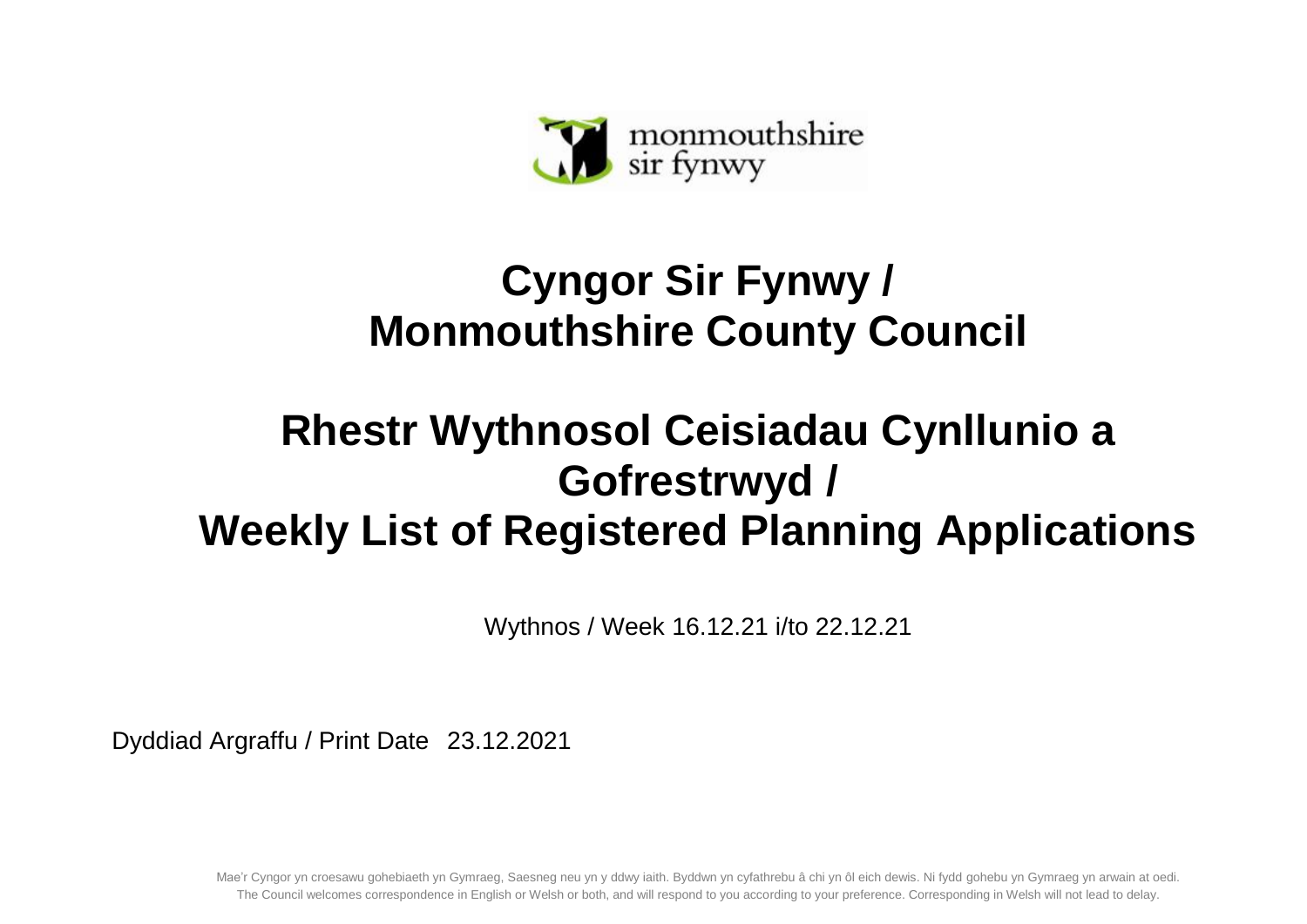| <b>Ward/Ward</b>                                                       | <b>Rhif Cais/</b><br><b>Application</b><br><b>Number</b>               | Disgrifia d o'r<br>Datblygiad/<br><b>Development</b><br><b>Description</b>                                                                                                                                                      | <b>Cyfeiriad Safle/</b><br><b>Site Address</b>                                                          | Enw a Chyfeiriad yr<br>Ymgeisydd/<br><b>Applicant Name &amp;</b><br><b>Address</b>                                               | <b>Enw a Chyfeiriad</b><br>yr Asiant/<br><b>Agent Name &amp;</b><br><b>Address</b>                                                             | <b>Math Cais/</b><br><b>Application</b><br><b>Type</b> | Dwyrain/<br>Gogledd<br>Easting/<br><b>Northing</b> |
|------------------------------------------------------------------------|------------------------------------------------------------------------|---------------------------------------------------------------------------------------------------------------------------------------------------------------------------------------------------------------------------------|---------------------------------------------------------------------------------------------------------|----------------------------------------------------------------------------------------------------------------------------------|------------------------------------------------------------------------------------------------------------------------------------------------|--------------------------------------------------------|----------------------------------------------------|
| <b>Crucorney</b><br>Plwyf/ Parish:<br>Grosmont<br>Community<br>Council | DM/2021/01757<br>Dyddiad App. Dilys/<br>Date App. Valid:<br>27.10.2021 | Planning - Addition<br>of photovoltaic<br>cells to the roof of<br>a modern steel<br>portal framed shed<br>with a battery back<br>up system within<br>the shed. The<br>shed is in the<br>curtilage of a grade<br>II listed barn. | <b>Great Tresenny</b><br>Cross Ash To<br>Grosmont<br>Grosmont<br>Abergavenny<br>Monmouthshire<br>NP78HP | Ms Deborah<br>Johnson<br><b>Red Chimneys</b><br>A438 From Junction<br>at Splitter Isla<br>Glasbury<br><b>HEREFORD</b><br>HR3 5NX | Deborah Johnson<br>13294096<br><b>Upper Wormhill</b><br>Eaton Bishop<br>Eaton Bishop<br><b>HR2 9QF</b><br>United Kingdom                       | Planning<br>Permission                                 | 340355<br>224070                                   |
| <b>Cantref</b><br>Plwyf/ Parish:<br>Abergavenny<br><b>Town Council</b> | DM/2021/01998<br>Dyddiad App. Dilys/<br>Date App. Valid:<br>08.12.2021 | Refurbishment<br>including two<br>storey rear<br>extension and<br>single storey side<br>extension.<br>Replacement of<br>single glazed<br>windows with<br>energy efficient<br>timber windows.                                    | 12 Avenue Road<br>Abergavenny<br>NP77DA                                                                 | C Shirtcliff & D<br>Forbes<br>12, Avenue Road<br>Abergavenny<br>NP77DA<br>United Kingdom                                         | <b>Catherine Roberts</b><br><b>CRSH</b> architecture<br>and energy<br>One the Orchard<br>Llanellen Road<br>Llanfoist<br>Abergavenny<br>NP7 9NF | Householder                                            | 329597<br>214760                                   |
| <b>Cantref</b><br>Plwyf/ Parish:<br>Abergavenny<br><b>Town Council</b> | DM/2021/01999<br>Dyddiad App. Dilys/<br>Date App. Valid:<br>08.12.2021 | Demolition of<br>existing lean-to<br>extension, and<br>construction of<br>ground floor<br>extension to rear<br>(south) and side<br>(west) elevations.                                                                           | Grasmere<br>10 Avenue Road<br>Abergavenny<br>Monmouthshire<br>NP77DA                                    | Nigel Brinn<br>Grasmere, 10,<br>Avenue Road<br>Abergavenny<br>NP77DA<br><b>United Kingdom</b>                                    | Miss Laura Borley<br><b>LEB Architectural</b><br>Design<br>13 Langpen Drive<br>Llanfoist<br>Abergavenny<br>NP7 9AX<br>United Kingdom           | Householder                                            | 329614<br>214769                                   |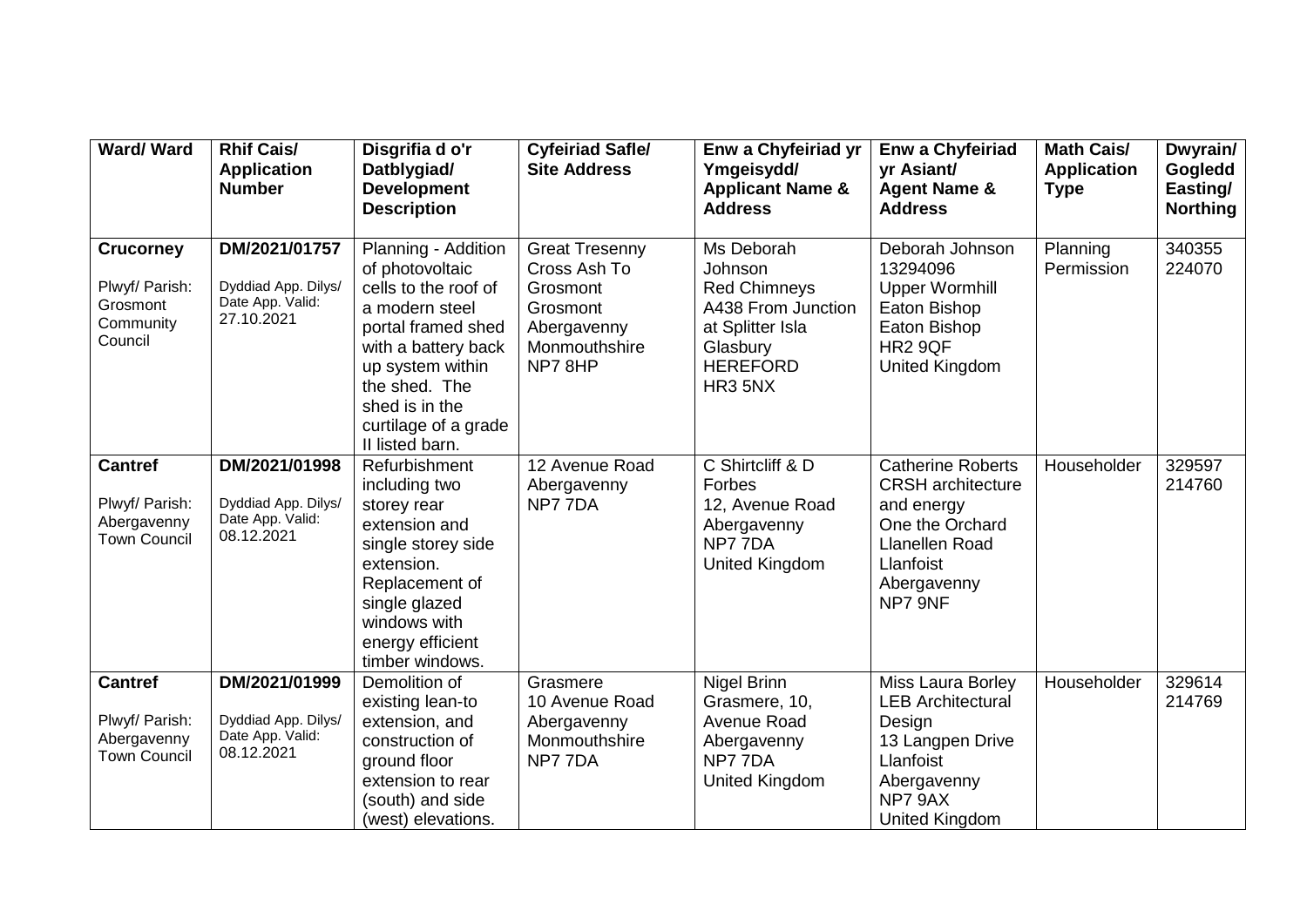|                                                                                  |                                                                        | Pitched roof<br>construction with<br>full-height glazing<br>to rear elevation.                                                                                                   |                                                                                    |                                                                                                    |                                                                                                                                             |                                             |                  |
|----------------------------------------------------------------------------------|------------------------------------------------------------------------|----------------------------------------------------------------------------------------------------------------------------------------------------------------------------------|------------------------------------------------------------------------------------|----------------------------------------------------------------------------------------------------|---------------------------------------------------------------------------------------------------------------------------------------------|---------------------------------------------|------------------|
| <b>Cantref</b><br>Plwyf/ Parish:<br>Abergavenny<br><b>Town Council</b>           | DM/2021/02008<br>Dyddiad App. Dilys/<br>Date App. Valid:<br>09.12.2021 | Single storey rear<br>and side extension.                                                                                                                                        | 34 Chapel Road<br>Abergavenny<br>Monmouthshire<br>NP77DP                           | Nancy And Jonah<br>Cavill And Webb<br>34 Chapel Road<br>Abergavenny<br>Monmouthshire<br>NP77DP     | Karen Hoole<br>Hoole and<br>Walmsley<br><b>Architects Hoole</b><br>Studio LTD<br>17 Baker St.<br>Abergavenny<br>NP75BB                      | Householder                                 | 329326<br>214755 |
| <b>Cantref</b><br>Plwyf/ Parish:<br>Abergavenny<br><b>Town Council</b>           | DM/2021/02051<br>Dyddiad App. Dilys/<br>Date App. Valid:<br>16.12.2021 | Single storey side<br>extension.                                                                                                                                                 | 4 Knoll Gardens<br>Abergavenny<br>Monmouthshire<br>NP77EJ                          | Mr Kevin Hawkins<br>4, Knoll Gardens<br>Abergavenny<br>NP77EJ                                      | Mr Paul Thomas<br><b>Ultopia Design</b><br>5, Amberton Place<br>Penydarren<br>Merthyr Tydfil<br>CF47 9HX                                    | Householder                                 | 328782<br>214732 |
| <b>Priory</b><br>Plwyf/ Parish:<br>Abergavenny<br><b>Town Council</b>            | DM/2021/01944<br>Dyddiad App. Dilys/<br>Date App. Valid:<br>10.12.2021 | Proposed hipped to<br>gable loft<br>conversion with<br>rear flat roof<br>dormer and roof<br>windows to front.                                                                    | 6 Park Court<br>Abergavenny<br>Monmouthshire<br>NP7 5SR                            | Mr. Nhamoinesu<br>Mudadi-Benhura<br>6 Park Court<br>Abergavenny<br>Monmouthshire<br>NP7 5SR        | Mr Paul Parsons<br><b>Creation Design</b><br>Wales<br>88 Bailey Street<br><b>Brynmawr</b><br><b>NP23 4AN</b>                                | Certificate of<br>Prop Lawful<br>Use or Dev | 330284<br>214714 |
| <b>Mardy</b><br>Plwyf/ Parish:<br>Llantilio<br>Pertholey<br>Community<br>Council | DM/2021/02001<br>Dyddiad App. Dilys/<br>Date App. Valid:<br>20.12.2021 | Partial removal of<br>existing ground<br>floor garage roof.<br>Removal of<br>existing<br>conservatory to<br>rear. Construction<br>of double-storey<br>extension over<br>existing | 26 Greystones<br>Crescent<br><b>Llantilio Pertholey</b><br>Monmouthshire<br>NP76JY | Sarah Jones<br>26 Greystones<br>Crescent<br><b>Llantilio Pertholey</b><br>Monmouthshire<br>NP7 6JY | <b>Miss Laura Borley</b><br><b>LEB Architectural</b><br>Design<br>13 Langpen Drive<br>Llanfoist<br>Abergavenny<br>NP7 9AX<br>United Kingdom | Householder                                 | 330862<br>216163 |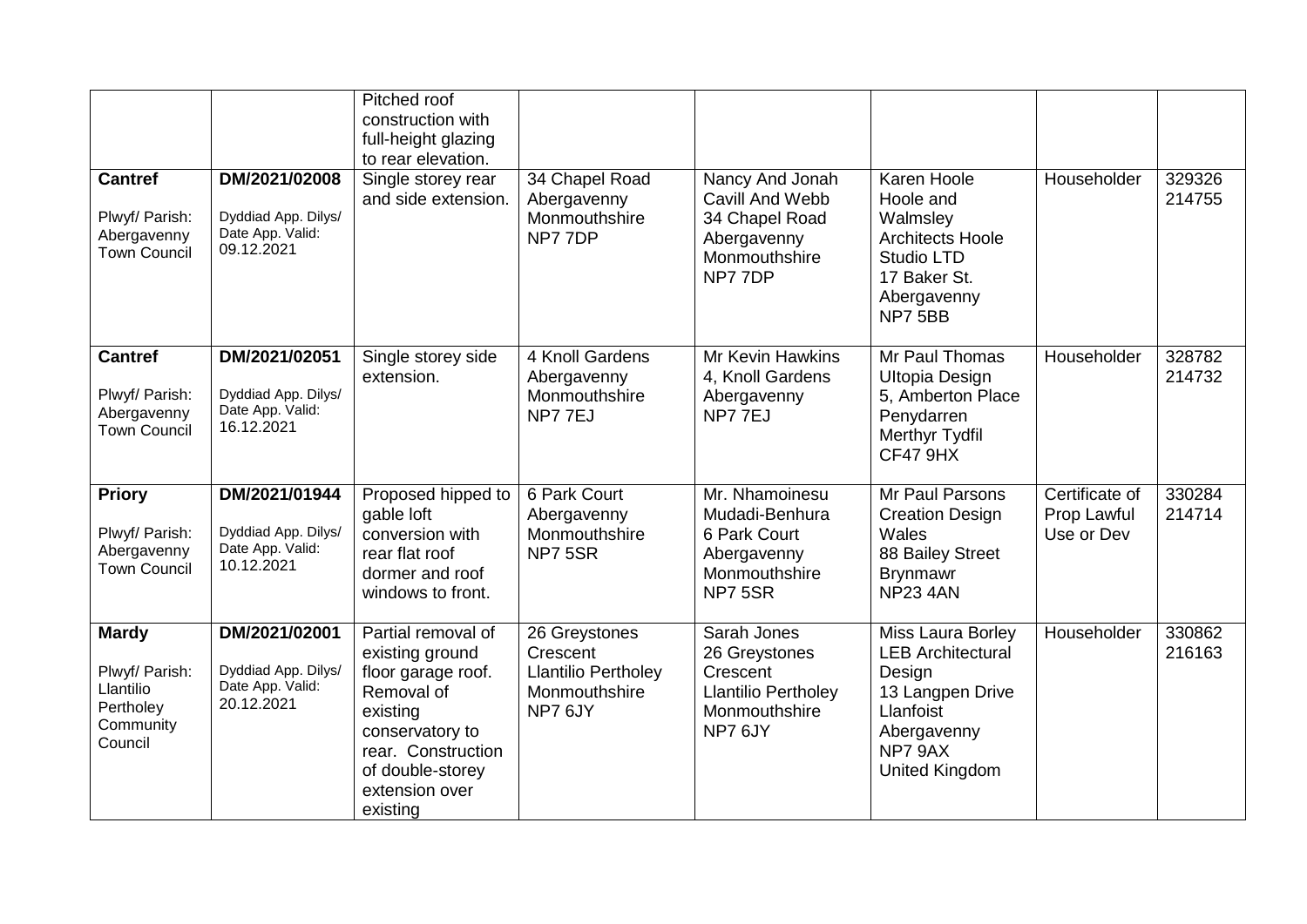|                                                                                  |                                                                        | conservatory<br>footprint and<br>ground floor<br>garage, to allow for<br>additional bedroom<br>and en suite<br>bathroom to<br>master.                                                                      |                                                                                                                    |                                                                                                                                |                                                                                                                                                                         |                                             |                  |
|----------------------------------------------------------------------------------|------------------------------------------------------------------------|------------------------------------------------------------------------------------------------------------------------------------------------------------------------------------------------------------|--------------------------------------------------------------------------------------------------------------------|--------------------------------------------------------------------------------------------------------------------------------|-------------------------------------------------------------------------------------------------------------------------------------------------------------------------|---------------------------------------------|------------------|
| <b>Mardy</b><br>Plwyf/ Parish:<br>Llantilio<br>Pertholey<br>Community<br>Council | DM/2021/02067<br>Dyddiad App. Dilys/<br>Date App. Valid:<br>21.12.2021 | Rear two storey<br>extension to rear of<br>dwelling to provide<br>additional Living<br>accommodation<br>and bedroom.                                                                                       | May Tree Cottage<br>Crowfield To Bryn-y-<br>gwenin Lane<br>Brynygwenin<br>Abergavenny<br>Monmouthshire<br>NP78AB   | Mr and Mrs<br>Borkowski<br>8 Ellesmere Road<br>West Bridgeford<br>Nottingham<br>NG <sub>2</sub> 7DE                            | Mr Jonathan Like<br>Morgan and<br>Horowskyj<br><b>Architects LLP</b><br>The School Room<br><b>Castle Street</b><br>Abergavenny<br>NP7 5EE                               | Householder                                 | 332987<br>215798 |
| Wyesham<br>Plwyf/ Parish:<br>Monmouth<br><b>Town Council</b>                     | DM/2021/01933<br>Dyddiad App. Dilys/<br>Date App. Valid:<br>25.11.2021 | Retrospective<br>installation of hard<br>standing and<br>retention of existing<br>tree.                                                                                                                    | Unit 4<br>Hadnock Road<br><b>Industrial Estate</b><br>Hadnock Road<br>Monmouth<br>Monmouthshire<br><b>NP25 3QG</b> | Mr Chris Bryan<br><b>Resource Limited</b><br><b>Wentloog Corporate</b><br>Park<br>Wentloog<br>Cardiff<br><b>United Kingdom</b> | Mr Geraint John<br>Geraint John<br><b>Planning Ltd</b><br>Office 16 (House 1,<br>2nd Floor)<br>The Maltings<br><b>East Tyndall Street</b><br>Cardiff<br><b>CF24 5EA</b> | Planning<br>Permission                      | 351446<br>212884 |
| <b>Llanover</b><br>Plwyf/ Parish:<br>Llanarth<br>Community<br>Council            | DM/2021/01754<br>Dyddiad App. Dilys/<br>Date App. Valid:<br>25.10.2021 | The land has been<br>used for domestic<br>recreational<br>purposes for over<br>10 years, including<br>children's climbing<br>frame, ball games.<br>exercise at home,<br>general relaxation,<br>sunbathing, | The Retreat<br>Box Bush Road<br><b>Great Oak</b><br>Bryngwyn<br><b>Usk</b><br>Monmouthshire<br><b>NP15 2AG</b>     | Mr Linley Wilson<br>The Retreat<br>Great Oak, Raglan<br><b>USK</b><br><b>NP15 2AG</b><br>United Kingdom                        | No Agent                                                                                                                                                                | Certificate of<br>ExistLawful<br>Use or Dev | 338566<br>209610 |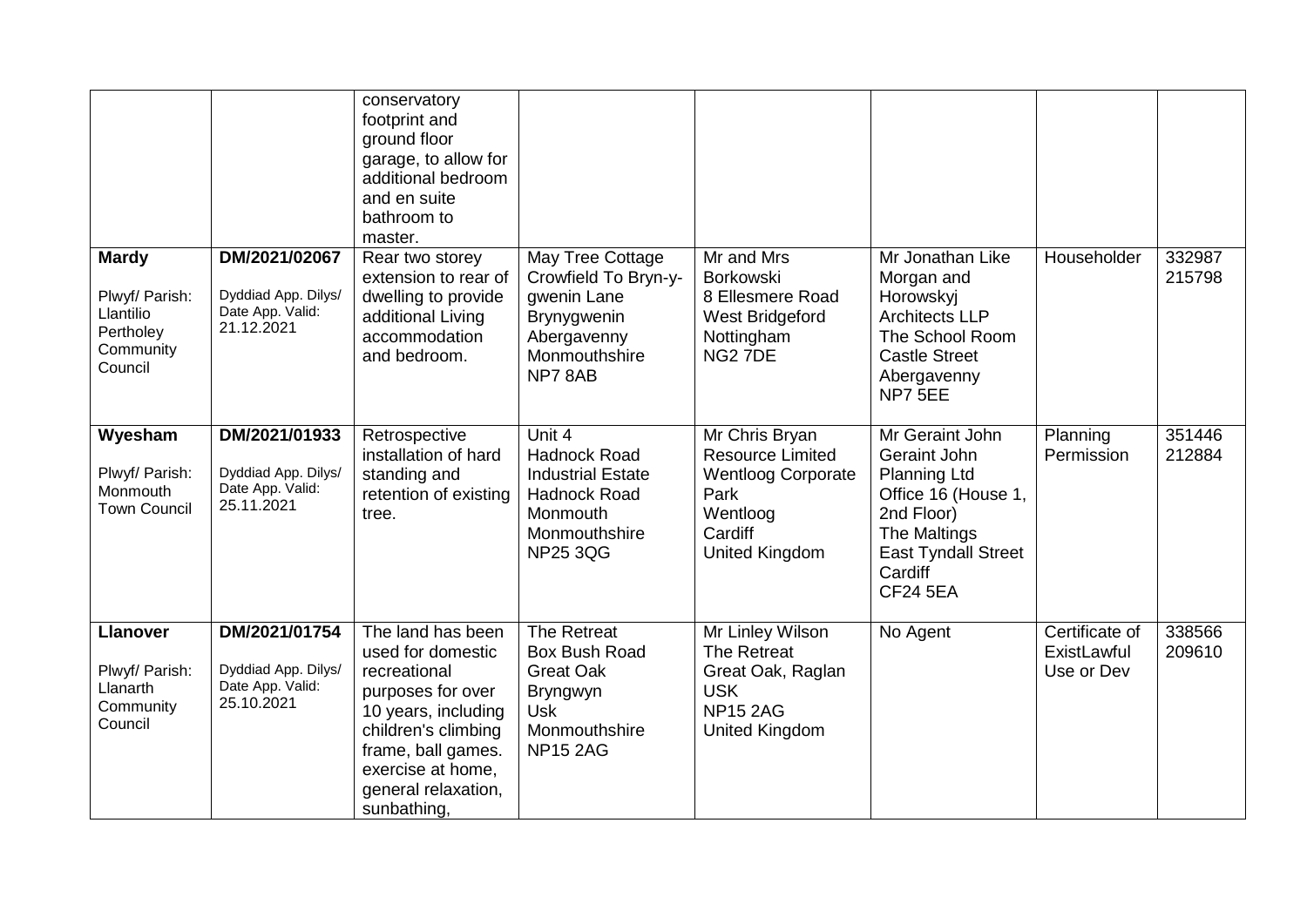|                                                                                      |                                                                        | gardening,<br>swimming pool,<br>ornamental fish<br>pond (former<br>alleviation pond),<br>domestic<br>gardening,<br>barbeques and<br>parties. |                                                                                                                     |                                                                                                                     |                                                                                                                                                           |                            |                  |
|--------------------------------------------------------------------------------------|------------------------------------------------------------------------|----------------------------------------------------------------------------------------------------------------------------------------------|---------------------------------------------------------------------------------------------------------------------|---------------------------------------------------------------------------------------------------------------------|-----------------------------------------------------------------------------------------------------------------------------------------------------------|----------------------------|------------------|
| <b>Mitchel Troy</b><br>Plwyf/ Parish:<br><b>Mitchel Troy</b><br>Community<br>Council | DM/2021/01989<br>Dyddiad App. Dilys/<br>Date App. Valid:<br>07.12.2021 | Change of use<br>from new<br>warehouse/comme<br>rcial to commercial<br>gym facility.                                                         | Comonin Bungalow<br>Mitchel Troy Road<br><b>Mitchel Troy</b><br><b>Monmouth</b><br>Monmouthshire<br><b>NP25 4BL</b> | Mr Thomes Burns<br>107 Ternata Drive<br>Monmouth<br><b>NP25 5UZ</b>                                                 | B S Hapgood &<br>Associates<br>96 Monnow Street<br>Monmouth<br><b>NP25 3EQ</b>                                                                            | Planning<br>Permission     | 348006<br>210294 |
| <b>Goytre Fawr</b><br>Plwyf/ Parish:<br>Goetre Fawr<br>Community<br>Council          | DM/2021/01781<br>Dyddiad App. Dilys/<br>Date App. Valid:<br>01.11.2021 | Proposed new<br>build 2 bedroom<br>detached dwelling<br>with off street<br>parking.                                                          | Robyrna<br><b>Berthon Road</b><br><b>Little Mill</b><br>Pontypool<br>Monmouthshire<br>NP4 OHE                       | Mark Craxford<br>Robyrna<br><b>Berthon Road</b><br><b>Little Mill</b><br>Pontypool<br>Monmouthshire<br>NP4 OHE      | Ian Archer<br>Concept<br>Consultants<br>Limited<br>Suite 2 Hall House<br><b>Llanover Business</b><br>Centre<br>Llanover<br>Abergavenny<br><b>NP44 3GD</b> | Planning<br>Permission     | 332039<br>202930 |
| <b>Goytre Fawr</b><br>Plwyf/ Parish:<br>Goetre Fawr<br>Community<br>Council          | DM/2021/01796<br>Dyddiad App. Dilys/<br>Date App. Valid:<br>01.11.2021 | Removal of tree.<br>Damage to<br>underground<br>services, caused<br>by the tree roots.                                                       | Ty Bryth<br><b>School Lane</b><br>Penperlleni<br>Goytre<br>Pontypool<br>Monmouthshire<br>NP4 0AH                    | Mrs Sherry Pugh<br>Ty Bryth<br><b>School Lane</b><br>Penperlleni<br>Goytre<br>Pontypool<br>Monmouthshire<br>NP4 0AH | Mrs Jennifer<br>Woodroffe<br>3 Langley Close<br>Magor<br>Caldicot<br>Monmouthshire<br>NP26 3HW                                                            | Trees with a<br><b>TPO</b> | 332190<br>204530 |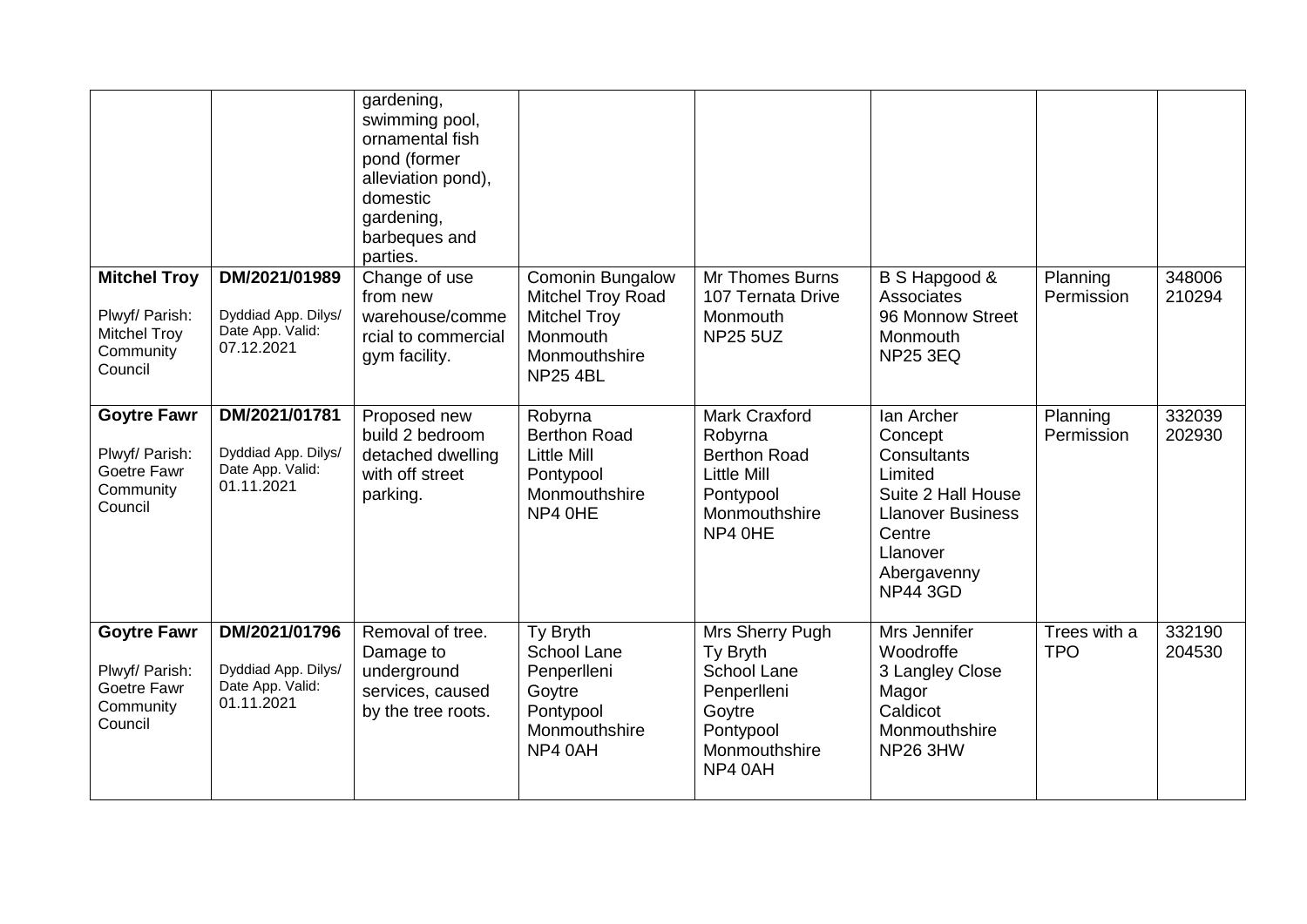| <b>Goytre Fawr</b><br>Plwyf/ Parish:<br>Goetre Fawr<br>Community<br>Council    | DM/2021/02061<br>Dyddiad App. Dilys/<br>Date App. Valid:<br>17.12.2021 | Discharge of<br>conditions 3 (bat<br>method statement),<br>4 (plans showing<br>biodiversity<br>enhancement<br>illustrating net<br>benefit features), 5<br>(schedule of<br>landscape<br>maintenance), 6<br>(landscape<br>management<br>schedule including<br>new hedge and<br>tree planting) and 7<br>(construction traffic<br>management plan)<br>of planning consent<br>DM/2020/01589. | Sunnyview<br>Abergavenny Road<br>Penperlleni<br>NP4 0AD                                                                                                                    | Mr and Mrs Davies<br>Sunnyview<br>Abergavenny Road<br>Penperlleni<br>Pontypool<br>NP4 0AD<br><b>United Kingdom</b>                                                                        | Mr D Glasson<br>David Glasson<br><b>Planning Limited</b><br>47 Cooper Road<br>Westbury-on-Trym<br><b>Bristol</b><br><b>BS9 3QZ</b><br><b>United Kingdom</b> | Discharge of<br>Condition | 331984<br>205474 |
|--------------------------------------------------------------------------------|------------------------------------------------------------------------|-----------------------------------------------------------------------------------------------------------------------------------------------------------------------------------------------------------------------------------------------------------------------------------------------------------------------------------------------------------------------------------------|----------------------------------------------------------------------------------------------------------------------------------------------------------------------------|-------------------------------------------------------------------------------------------------------------------------------------------------------------------------------------------|-------------------------------------------------------------------------------------------------------------------------------------------------------------|---------------------------|------------------|
| <b>Llanbadoc</b><br>Plwyf/ Parish:<br>Llanbadoc<br>Community<br>Council        | DM/2021/01966<br>Dyddiad App. Dilys/<br>Date App. Valid:<br>30.11.2021 | Retrospective<br>consent for<br>demolition and<br>replacement of<br>existing<br>conservatory.                                                                                                                                                                                                                                                                                           | Holly Cottage 1<br><b>Prospect Cottages</b><br>Dowlais Brook To<br><b>Woodside Trading</b><br><b>Estate</b><br>Llanbadoc<br><b>Usk</b><br>Monmouthshire<br><b>NP15 1TQ</b> | <b>Elizabeth Crawford</b><br>Holly Cottage 1<br><b>Prospect Cottages</b><br>Dowlais Brook To<br><b>Woodside Trading</b><br>Estate<br>Llanbadoc<br>Usk<br>Monmouthshire<br><b>NP15 1TQ</b> | No Agent                                                                                                                                                    | Householder               | 337623<br>199736 |
| <b>Llanbadoc</b><br>Plwyf/ Parish:<br>Gwehelog<br>Fawr<br>Community<br>Council | DM/2021/01982<br>Dyddiad App. Dilys/<br>Date App. Valid:<br>21.12.2021 | Alterations and<br>extensions to<br>existing dormer<br>detached bungalow                                                                                                                                                                                                                                                                                                                | The Haven<br>Llancayo Road<br>Gwehelog<br><b>Usk</b><br>Monmouthshire<br>NP151JH                                                                                           | Mr & Mrs Adam<br>Adams<br>The Haven,<br>Llancayo Road<br>Gwehelog<br><b>NP15 1JH</b>                                                                                                      | <b>Robert Coles</b><br>Studio 4b<br><b>Worcester Cottage</b><br>4 Castle Parade<br><b>Usk</b><br><b>NP15 1AA</b>                                            | Householder               | 338084<br>204058 |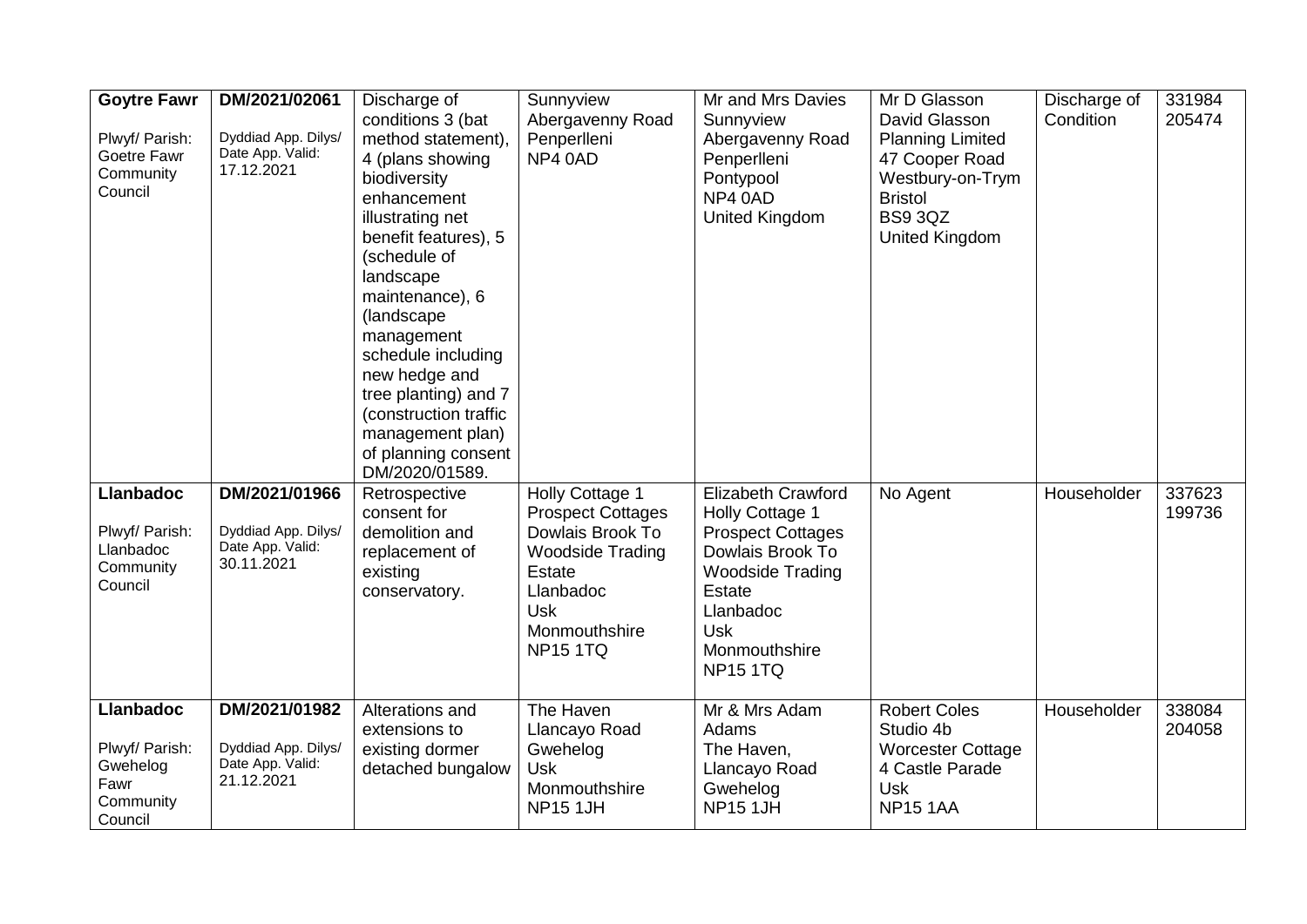|                                                                                                  |                                                                        |                                                                                                                                                                                                   |                                                                                                                                |                                                                                                                                                       | <b>United Kingdom</b>                                                                                                                                                                     |                                  |                  |
|--------------------------------------------------------------------------------------------------|------------------------------------------------------------------------|---------------------------------------------------------------------------------------------------------------------------------------------------------------------------------------------------|--------------------------------------------------------------------------------------------------------------------------------|-------------------------------------------------------------------------------------------------------------------------------------------------------|-------------------------------------------------------------------------------------------------------------------------------------------------------------------------------------------|----------------------------------|------------------|
| <b>Trellech</b><br><b>United</b><br>Plwyf/ Parish:<br>Trellech<br>United<br>Community<br>Council | DM/2021/00982<br>Dyddiad App. Dilys/<br>Date App. Valid:<br>11.10.2021 | Non material<br>amendment to<br>application<br>DM/2018/00471.<br>(Change the finish<br>of the lower part of<br>the house from a<br>smooth render<br>finish to matching<br>Cedral Lap<br>material) | Tom Thumb<br>Llandogo Road<br>Trellech<br>Monmouthshire<br><b>NP25 4PZ</b>                                                     | Ms Lorna Galbraith-<br>Ryan<br>Tom Thumb<br>Llandogo Road<br>Trellech<br>Monmouthshire<br><b>NP25 4PZ</b>                                             | No Agent                                                                                                                                                                                  | <b>Non Material</b><br>Amendment | 350279<br>205073 |
| <b>Trellech</b><br><b>United</b><br>Plwyf/ Parish:<br>Trellech<br>United<br>Community<br>Council | DM/2021/01950<br>Dyddiad App. Dilys/<br>Date App. Valid:<br>14.12.2021 | Proposed<br>construction of a<br>standalone nursery<br>unit, access path<br>and use of offsite<br>existing car park<br>area to be used as<br>parent drop off/pick<br>up facility.                 | Trellech Primary<br>School<br><b>Monmouth Road</b><br>Trellech<br>Monmouth<br>Monmouthshire<br><b>NP25 4PA</b>                 | Monmouthshire<br><b>County Council</b><br><b>CYP Education</b><br>The Rhadyr<br><b>County Hall</b><br><b>Usk</b><br>Monmouthshire<br><b>NP15 1GA.</b> | Mr David Watson<br>Monmouthshire<br><b>County Council</b><br><b>Property Services</b><br>(J Block)<br>The Rhadyr<br><b>County Hall</b><br><b>Usk</b><br>Monmouthshire<br><b>NP15 1GA.</b> | Planning<br>Permission           | 350086<br>205676 |
| <b>Trellech</b><br><b>United</b><br>Plwyf/ Parish:<br>Trellech<br>United<br>Community<br>Council | DM/2021/02034<br>Dyddiad App. Dilys/<br>Date App. Valid:<br>16.12.2021 | Demolition of<br>existing<br>conservatory and<br>construction of<br>single storey<br>extension to<br>provide a library<br>and reading room.                                                       | <b>Clearwater House</b><br>Hoop Road To<br><b>Pilstone House</b><br>Whitebrook<br>Monmouth<br>Monmouthshire<br><b>NP25 4TX</b> | Mr Paul Stafford<br>Hoop Road To<br><b>Pilstone House</b><br>Whitebrook<br><b>NP25 4TX</b>                                                            | Mr Jacob<br>Wainwright<br><b>Apex Architecture</b><br>Ltd<br>Oak House<br><b>Aylburton Business</b><br>Park<br>Stockwell Lane,<br>Aylburton<br>Lydney<br><b>GL15 6ST</b>                  | Householder                      | 353065<br>206782 |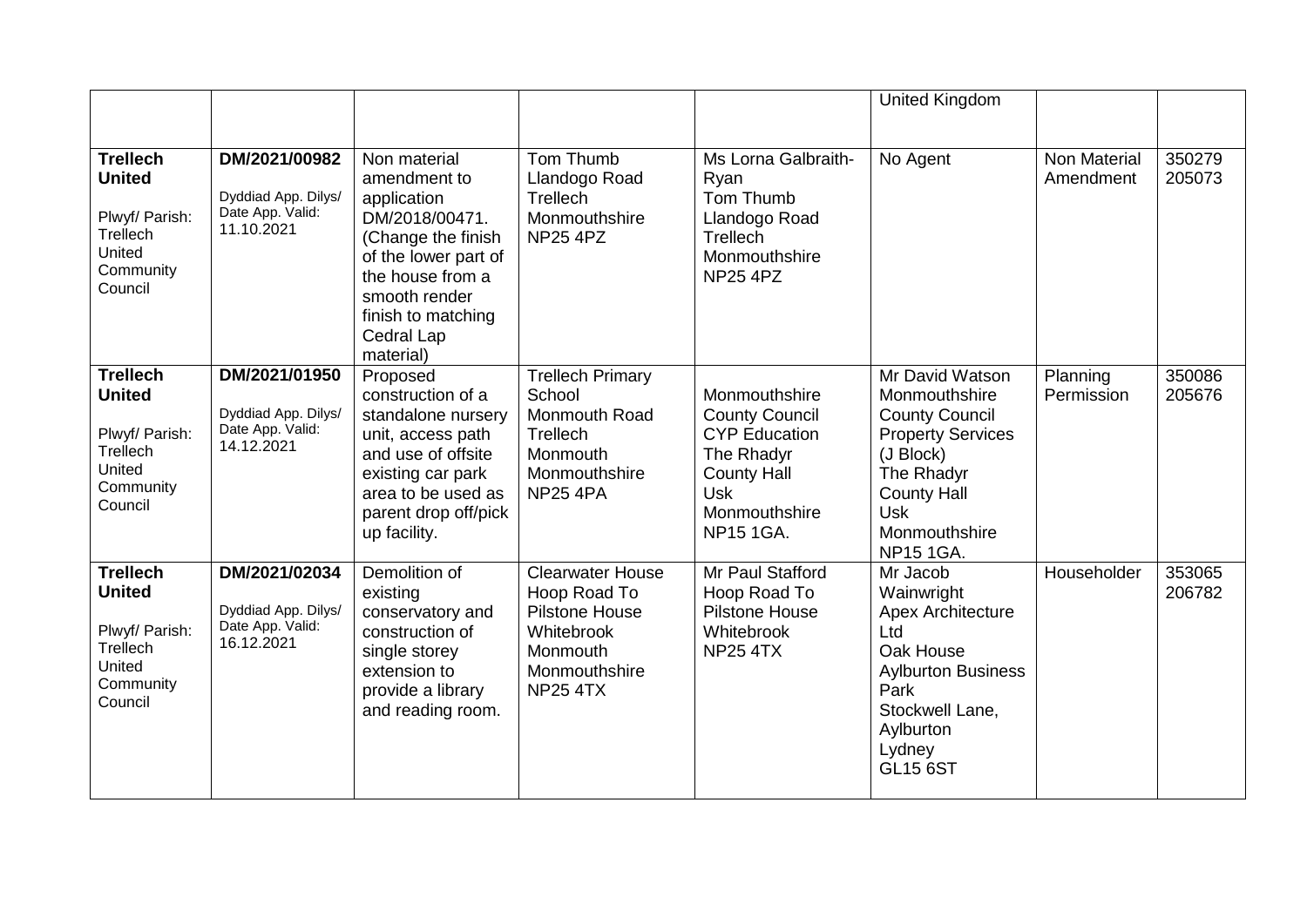| <b>Trellech</b><br><b>United</b><br>Plwyf/ Parish:<br>Trellech<br>United<br>Community<br>Council | DM/2021/02037<br>Dyddiad App. Dilys/<br>Date App. Valid:<br>15.12.2021 | Proposed change<br>of use of<br>agricultural land to<br>provide access<br>track to Roseham<br>Cottage, Lane End<br>Cottage and<br>Wyeswood.                                                       | Roseham Cottage<br>Bigsnap Wood Lane<br>Pen Y Fan<br>The Narth<br>Monmouth<br>Monmouthshire<br><b>NP25 4RE</b> | Mr Oliver Henman<br>Roseham Cottage<br><b>Bigsnap Wood Lane</b><br>Pen Y Fan<br>The Narth<br>Monmouth<br>Monmouthshire<br><b>NP25 4RE</b> | Michael Keyse<br><b>Sawpits</b><br><b>Great Doward</b><br>Symonds Yat<br>Ross-on-Wye<br>HR9 6BP                                               | Planning<br>Permission             | 353261<br>205306 |
|--------------------------------------------------------------------------------------------------|------------------------------------------------------------------------|---------------------------------------------------------------------------------------------------------------------------------------------------------------------------------------------------|----------------------------------------------------------------------------------------------------------------|-------------------------------------------------------------------------------------------------------------------------------------------|-----------------------------------------------------------------------------------------------------------------------------------------------|------------------------------------|------------------|
| <b>Usk</b><br>Plwyf/ Parish:<br>Usk Town<br>Council                                              | DM/2021/01789<br>Dyddiad App. Dilys/<br>Date App. Valid:<br>29.10.2021 | Tree works; x1<br>Alder, 2-3 meter<br>crown reduction,<br>crown raise to<br>approve 4 meters,<br>reduce<br>suppressed/phototr<br>opic stem by 4m in<br>length.                                    | 25 Burrium Gate<br><b>Usk</b><br>Monmouthshire<br><b>NP15 1TN</b>                                              | Phelps<br>25 Burrium Gate<br><b>Usk</b><br>Monmouthshire<br><b>NP15 1TN</b>                                                               | Mr Tim Murray<br>Greenworks<br><b>Brooklands Farm</b><br>Lansdown Gardens<br>Llantarnam<br>Cwmbran<br><b>NP44 3AE</b><br>United Kingdom       | Works to<br>trees in a<br>Con Area | 338292<br>201468 |
| Llangybi<br>Fawr<br>Plwyf/ Parish:<br>Llangybi Fawr<br>Community<br>Council                      | DM/2021/01874<br>Dyddiad App. Dilys/<br>Date App. Valid:<br>12.11.2021 | Extension of the<br>existing farmhouse<br>into unused barn<br>space and<br>conversion and<br>change of use of<br>unused outbuilding<br>to form a holiday<br>let unit.                             | <b>Bittia Farm</b><br>Caerderri<br>Prescoed<br><b>Usk</b><br>Monmouthshire<br><b>NP15 1PS</b>                  | Mr L Jones<br>Claryn<br><b>Cwmdowlais Farm</b><br>Llanbadoc<br><b>Usk</b><br><b>NP15 1TP</b><br>United Kingdom                            | Mr Chris<br>Waterworth<br>C W Architects Ltd<br><b>Grosvenor House</b><br>8 Park Grove<br>Cardiff<br><b>CF10 3BN</b><br><b>United Kingdom</b> | Planning<br>Permission             | 335806<br>199213 |
| Llangybi<br>Fawr<br>Plwyf/ Parish:<br>Llangybi Fawr<br>Community<br>Council                      | DM/2021/01894<br>Dyddiad App. Dilys/<br>Date App. Valid:<br>23.12.2021 | NMA relating to<br>DM/2020/01875 -<br>Substitute the<br>hanging tiles on<br>both gable ends of<br>the new pitched<br>roof on the double<br>garage with<br>horizontal cladding.<br>The cladding is | <b>Silver Birches</b><br>Parc Road<br>Llangybi<br><b>Usk</b><br>Monmouthshire<br><b>NP15 1NL</b>               | Mr Martin Reed<br><b>Silver Birches</b><br>Parc Road<br>Llangybi<br><b>Usk</b><br><b>NP15 1NL</b>                                         | No Agent                                                                                                                                      | <b>Non Material</b><br>Amendment   | 336914<br>196745 |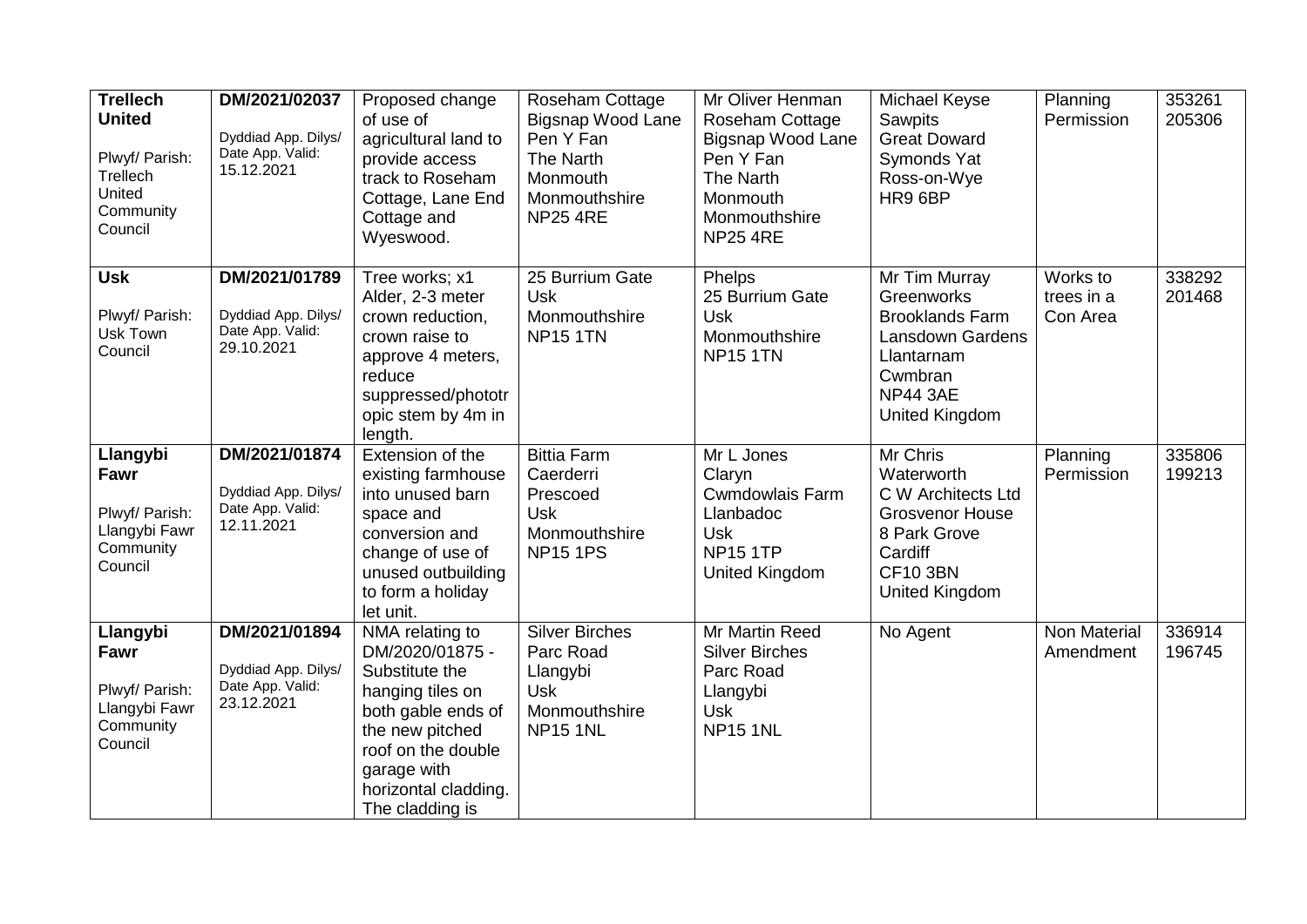| Llangybi                                                              | DM/2021/01928                                                          | Trespa Pura matt<br>texture in Slate<br>Ebony (photo<br>attached). we have<br>chosen the<br>cladding as it is a<br>very close match to<br>the tiles to be used<br>on the roof.<br>Provide two<br>approved bat<br>boxes on the gable<br>ends of the house<br>instead of raised<br>ridge tiles on the<br>two new pitched<br>roves.<br>Large Horse | Frondeg                                                                               | Mr Adrian Carr                                                                                   | <b>Mr Simon Parsons</b>                                                                                                                                                       | Works to               | 335177           |
|-----------------------------------------------------------------------|------------------------------------------------------------------------|-------------------------------------------------------------------------------------------------------------------------------------------------------------------------------------------------------------------------------------------------------------------------------------------------------------------------------------------------|---------------------------------------------------------------------------------------|--------------------------------------------------------------------------------------------------|-------------------------------------------------------------------------------------------------------------------------------------------------------------------------------|------------------------|------------------|
| Fawr<br>Plwyf/ Parish:<br>Llanhennock<br>Community<br>Council         | Dyddiad App. Dilys/<br>Date App. Valid:<br>24.11.2021                  | Chestnut adjacent<br>to house; 30%<br>crown reduction,<br>thin lateral<br>branches, crown<br>raise to 3 metres.                                                                                                                                                                                                                                 | Llanhennock Top<br>Road<br>Llanhennock<br>Newport<br>Monmouthshire<br><b>NP18 1LT</b> | Frondeg<br>Llanhennock Top<br>Road<br>Llanhennock<br>Newport<br>Monmouthshire<br><b>NP18 1LT</b> | SP Tree 2 Garden<br>2 Stokes Cottages<br><b>Stokes Drive</b><br>Ponthir<br>Newport<br><b>NP18 1PL</b>                                                                         | trees in a<br>Con Area | 192473           |
| <b>St Arvans</b><br>Plwyf/ Parish:<br>Tintern<br>Community<br>Council | DM/2021/01730<br>Dyddiad App. Dilys/<br>Date App. Valid:<br>22.10.2021 | The siting and use<br>of 5 self-contained<br>glamping units and<br>one managers<br>office/reception on<br>land adjacent to<br><b>Tintern Abbey</b><br>Hotel.                                                                                                                                                                                    | Land Adjacent To<br><b>Tintern Abbey Hotel</b><br>Tintern<br><b>NP16 6SH</b>          | Mr M Lewis<br>Land west of A466<br>Tintern<br><b>NP16 6SH</b><br>United Kingdom                  | Mrs Emily<br><b>Hammick</b><br><b>Powells Chartered</b><br>Surveyors<br><b>Singleton Court</b><br><b>Business Park</b><br><b>Wonastow Road</b><br>Monmouth<br><b>NP25 5JA</b> | Planning<br>Permission | 353404<br>200068 |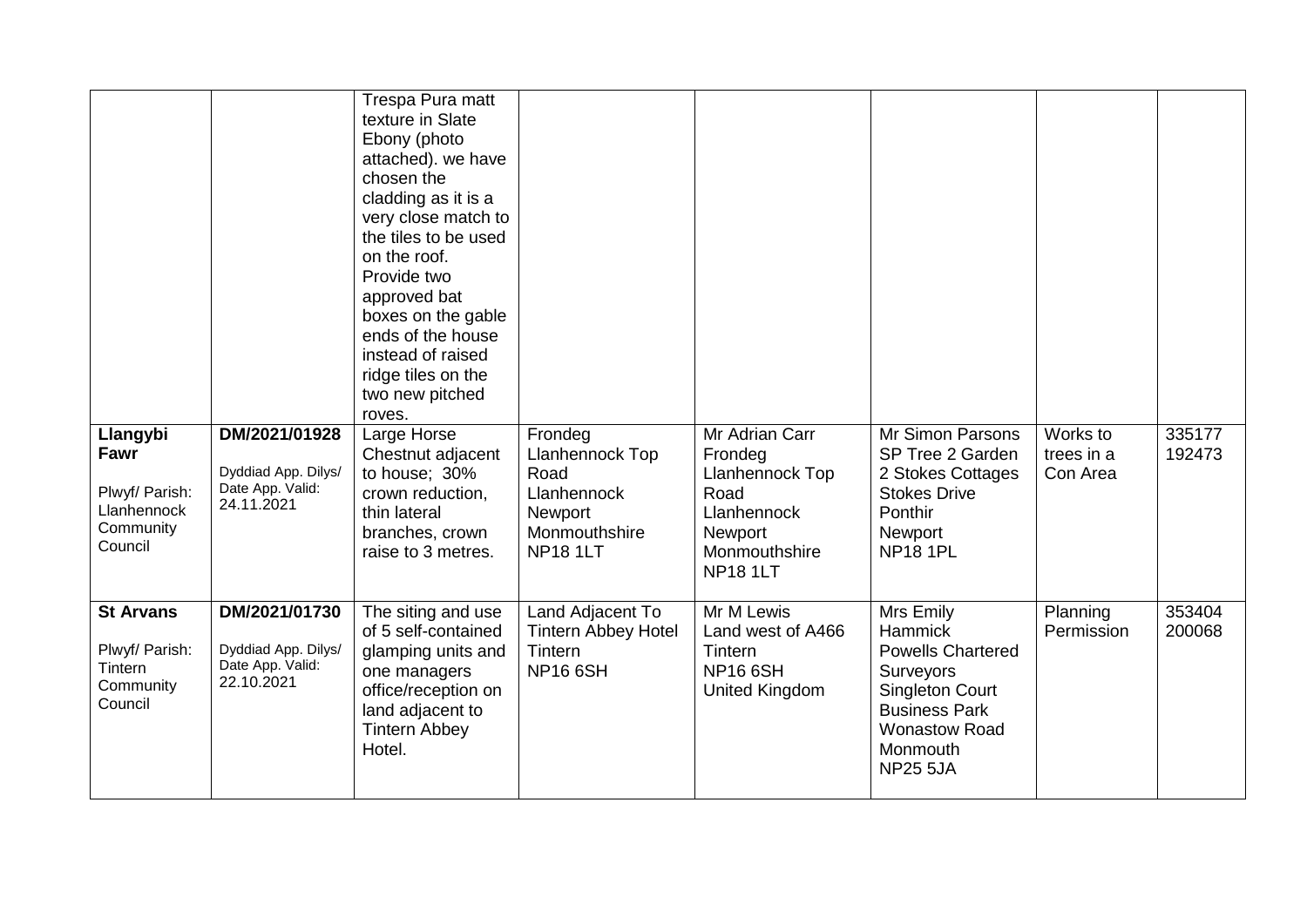| <b>Caerwent</b><br>Plwyf/ Parish:<br>Caerwent<br>Community<br>Council | DM/2021/01698<br>Dyddiad App. Dilys/<br>Date App. Valid:<br>01.12.2021 | Proposed<br>alterations and<br>extension                                                                                                             | <b>The Knoll</b><br>St Bride's Road<br><b>St Brides</b><br>Netherwent<br>Caldicot<br><b>NP26 3AT</b>                                | Mr & Mrs James<br><b>Stephens</b><br>The Knoll, St Brides<br>Netherwent<br><b>NP26 3AT</b><br><b>United Kingdom</b>                                | Ian Archer<br>Concept<br>Consultants<br>Limited<br>Suite 2 Hall House<br><b>Llanover Business</b><br>Centre<br>Llanover<br>Abergavenny<br><b>NP44 3GD</b>          | Householder | 342775<br>190359 |
|-----------------------------------------------------------------------|------------------------------------------------------------------------|------------------------------------------------------------------------------------------------------------------------------------------------------|-------------------------------------------------------------------------------------------------------------------------------------|----------------------------------------------------------------------------------------------------------------------------------------------------|--------------------------------------------------------------------------------------------------------------------------------------------------------------------|-------------|------------------|
| <b>Caerwent</b><br>Plwyf/ Parish:<br>Caerwent<br>Community<br>Council | DM/2021/01766<br>Dyddiad App. Dilys/<br>Date App. Valid:<br>15.11.2021 | New detached<br>garage with<br>associated works.                                                                                                     | Mayfield<br><b>Caerwent Road To</b><br>The M48<br><b>Caerwent Brook</b><br>Caerwent<br>Caldicot<br>Monmouthshire<br><b>NP26 5BB</b> | Mr S Redman<br>Mayfield<br><b>Caerwent Road To</b><br>The M48<br><b>Caerwent Brook</b><br>Caerwent<br>Caldicot<br>Monmouthshire<br><b>NP26 5BB</b> | <b>Mr Richard Liddell</b><br>Liddell+Associates<br>Ltd<br><b>Stuart House</b><br>The Back<br>Chepstow<br><b>NP16 5HH</b><br><b>UK</b>                              | Householder | 347326<br>189843 |
| <b>Caerwent</b><br>Plwyf/ Parish:<br>Caerwent<br>Community<br>Council | DM/2021/01916<br>Dyddiad App. Dilys/<br>Date App. Valid:<br>29.11.2021 | Removal of UPVC<br>conservatory.<br>Construction of<br>single storey<br>extension to rear<br>and associated<br>internal<br>reconfiguration<br>works. | Yew Tree Lodge<br><b>Caerwent Gardens</b><br>Caerwent<br>Monmouthshire<br><b>NP26 5FN</b>                                           | Mr Paul Dalton<br>Yew Tree Lodge<br><b>Caerwent Gardens</b><br>Caerwent<br><b>NP26 5FN</b><br>Wales                                                | Mr Mark Watkins<br><b>Clear Future</b><br>Architecture<br>1A Trymwood<br><b>Mews</b><br><b>Trymwood Parade</b><br><b>Stoke Bishop</b><br><b>Bristol</b><br>BS9 2DP | Householder | 347207<br>190437 |
| <b>Caerwent</b><br>Plwyf/ Parish:<br>Caerwent<br>Community<br>Council | DM/2021/01961<br>Dyddiad App. Dilys/<br>Date App. Valid:<br>23.12.2021 | Annexe.                                                                                                                                              | <b>Chestnut Cottage</b><br><b>Five Lanes North</b><br><b>Fives Lanes</b><br>Caerwent<br>Caldicot<br>Monmouthshire                   | Mr Donald Millar<br><b>Chestnut Cottage</b><br>Five Lanes North<br><b>Fives Lanes</b><br>Caerwent<br>Caldicot                                      | Mr Mark Harry<br>Maison Design<br>25 Caldicot Road<br>Rogiet<br>Caldicot<br><b>NP26 3SE</b>                                                                        | Householder | 345772<br>190038 |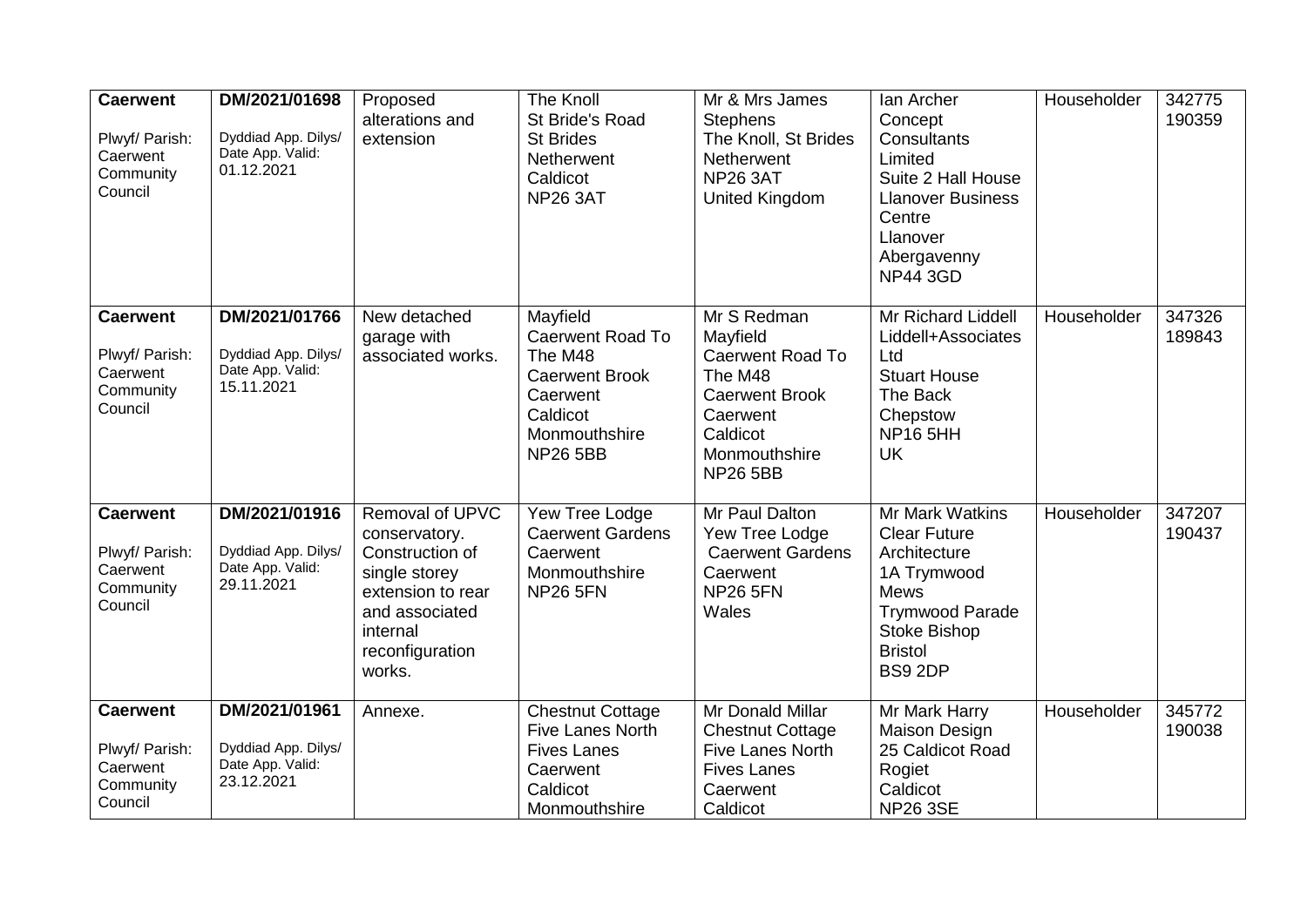|                                                                       |                                                                        |                                                                                                                                                                                                                        | <b>NP26 5PG</b>                                                                                                                | Monmouthshire<br><b>NP26 5PG</b>                                                                                                              | <b>United Kingdom</b>                                                                                                                |                       |                  |
|-----------------------------------------------------------------------|------------------------------------------------------------------------|------------------------------------------------------------------------------------------------------------------------------------------------------------------------------------------------------------------------|--------------------------------------------------------------------------------------------------------------------------------|-----------------------------------------------------------------------------------------------------------------------------------------------|--------------------------------------------------------------------------------------------------------------------------------------|-----------------------|------------------|
| <b>Caerwent</b><br>Plwyf/ Parish:<br>Caerwent<br>Community<br>Council | DM/2021/01979<br>Dyddiad App. Dilys/<br>Date App. Valid:<br>06.12.2021 | Two storey side<br>and single storey<br>rear extensions to<br>existing two storey,<br>semi detached<br>dwelling house. To<br>provide additional<br>living and bedroom<br>accommodation<br>and re-configured<br>garage. | 4 Trewen Road<br>Trewen<br>Caldicot<br>Monmouthshire<br><b>NP26 5PA</b>                                                        | Mr Matthew Thomas<br>4 Trewen Road<br>Trewen<br>Caldicot<br>Monmouthshire<br><b>NP26 5PA</b>                                                  | <b>Gareth Price</b><br><b>Chartered Architect</b><br>33 Treetops<br>Portskewett<br>Caldicot<br><b>NP26 5SQ</b>                       | Householder           | 345671<br>190873 |
| <b>Caerwent</b><br>Plwyf/ Parish:<br>Caerwent<br>Community<br>Council | DM/2021/01992<br>Dyddiad App. Dilys/<br>Date App. Valid:<br>13.12.2021 | Erection of a single<br>storey building to<br>be used as a<br>domestic<br>hobby/storage<br>building.                                                                                                                   | Gales Cottage<br><b>Highmoor Hill Road</b><br><b>Highmoor Hill</b><br>Caerwent<br>Caldicot<br>Monmouthshire<br><b>NP26 5PF</b> | Mr Ray Hill<br><b>Gales Cottage</b><br>Highmoor Hill Road<br><b>Highmoor Hill</b><br>Caerwent<br>Caldicot<br>Monmouthshire<br><b>NP26 5PF</b> | Mr Chris Jackson<br><b>CJ Projects</b><br><b>Oaklands</b><br>Devauden<br><b>CHEPSTOW</b><br><b>NP16 6PE</b><br><b>United Kingdom</b> | Householder           | 346153<br>189401 |
| <b>Caerwent</b><br>Plwyf/ Parish:<br>Caerwent<br>Community<br>Council | DM/2021/01995<br>Dyddiad App. Dilys/<br>Date App. Valid:<br>16.12.2021 | Single storey side<br>extension                                                                                                                                                                                        | <b>Strathmore</b><br><b>Five Lanes North</b><br><b>Fives Lanes</b><br>Caerwent<br>Caldicot<br><b>NP26 5PG</b>                  | M Place<br>Strathmore, Five<br><b>Lanes North</b><br><b>Fives Lanes</b><br>Caerwent<br><b>NP26 5PG</b>                                        | <b>Arron Smith</b><br>36 Design<br>51 Gibbs Road<br>Beechwood<br>Newport<br>NP198AT                                                  | Householder           | 344968<br>190577 |
| <b>Caerwent</b><br>Plwyf/ Parish:<br>Caerwent<br>Community<br>Council | DM/2021/02000<br>Dyddiad App. Dilys/<br>Date App. Valid:<br>20.12.2021 | Agricultural shed,<br>for the storage of<br>animal feed and<br>farm machinery.                                                                                                                                         | <b>Dewstow Manor</b><br><b>Dewstow Road</b><br>Caerwent<br>Monmouthshire<br><b>NP26 5AJ</b>                                    | <b>MR ROYSTON</b><br>Phelps<br><b>Dewstow Manor</b><br>Dewstow Road<br>Caerwent<br>Monmouthshire<br><b>NP26 5AJ</b>                           | Mr Chris Jackson<br><b>CJ Projects</b><br><b>Oaklands</b><br>Devauden<br><b>CHEPSTOW</b><br><b>NP16 6PE</b><br><b>United Kingdom</b> | Agric<br>Notification | 346924<br>189433 |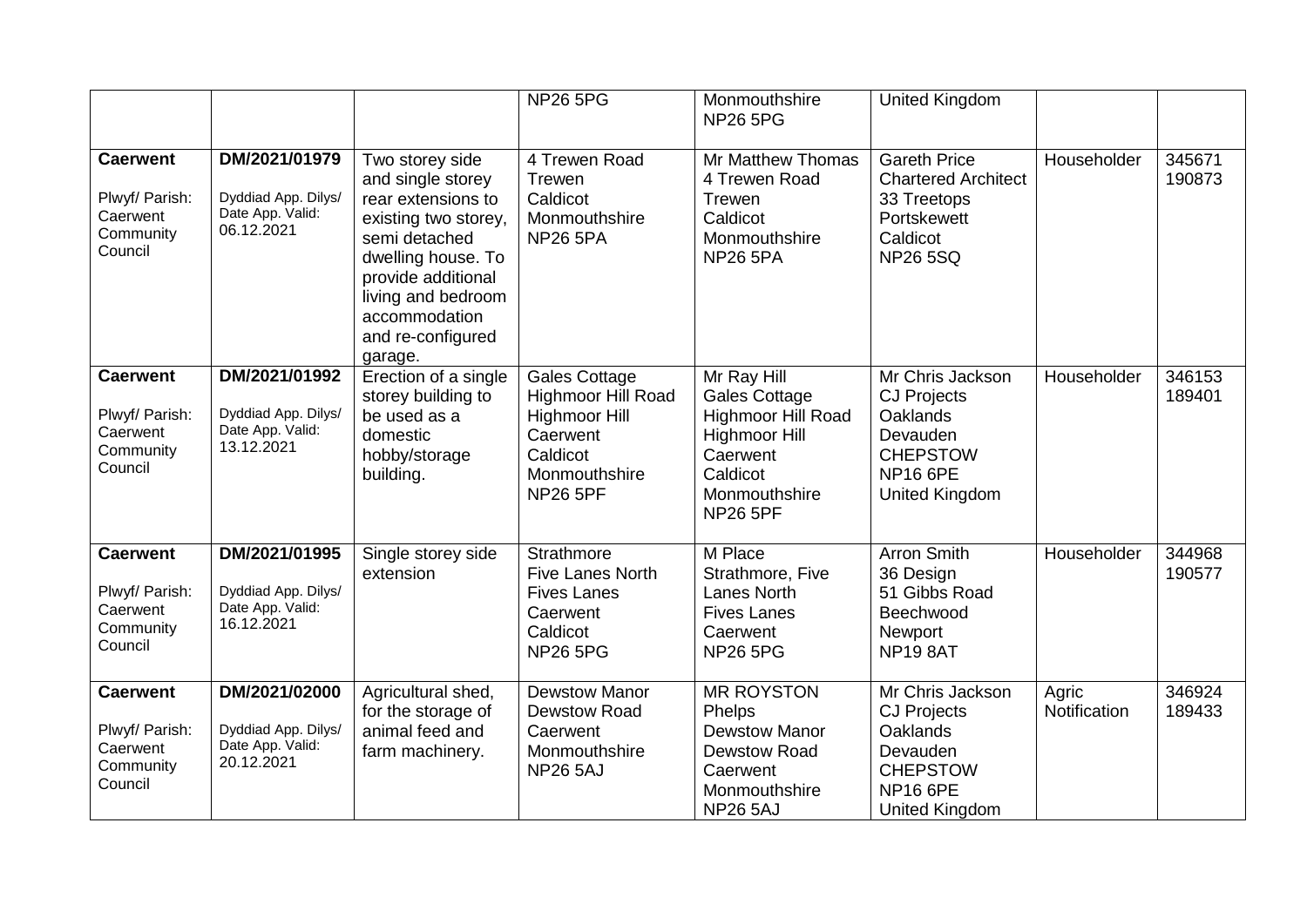| DM/2021/01512<br>3 Penterry Park<br>No Agent<br>Certificate of<br><b>St</b><br>A downstairs room<br>Mrs Lynnette<br><b>Kingsmark</b><br>in my house to be<br>Prop Lawful<br>Chepstow<br>Cannings                                                                                                                                                                                                                                                                                                                                                                                                                                                                                                                                                                                                                                                    |                     |  |  |                  |
|-----------------------------------------------------------------------------------------------------------------------------------------------------------------------------------------------------------------------------------------------------------------------------------------------------------------------------------------------------------------------------------------------------------------------------------------------------------------------------------------------------------------------------------------------------------------------------------------------------------------------------------------------------------------------------------------------------------------------------------------------------------------------------------------------------------------------------------------------------|---------------------|--|--|------------------|
| Monmouthshire<br>3 Penterry Park<br>Use or Dev<br>used as my<br>Date App. Valid:<br>Plwyf/ Parish:<br><b>NP16 5AZ</b><br>treatment room to<br>Chepstow<br>20.12.2021<br>Chepstow<br>Monmouthshire<br>see 12 clients a<br><b>Town Council</b><br><b>NP16 5AZ</b><br>week over 3 days<br>between 8am -<br>6pm. I will be<br>treating peoples<br>feet, I am a Foot<br>Health Practitioner.<br>I also visit people<br>in their homes who<br>are unable to get<br>out due to health<br>problems so my<br>working day will<br>also incorporate<br>this. No machinery<br>to be installed as<br>not required. There<br>is ample parking on<br>my driveway and I<br>will only be seeing<br>one person at a<br>time. As it's my<br>home there is no<br>facility for others to<br>sit and wait. I<br>would be expecting<br>clients to either<br>come by car or | Dyddiad App. Dilys/ |  |  | 352628<br>193759 |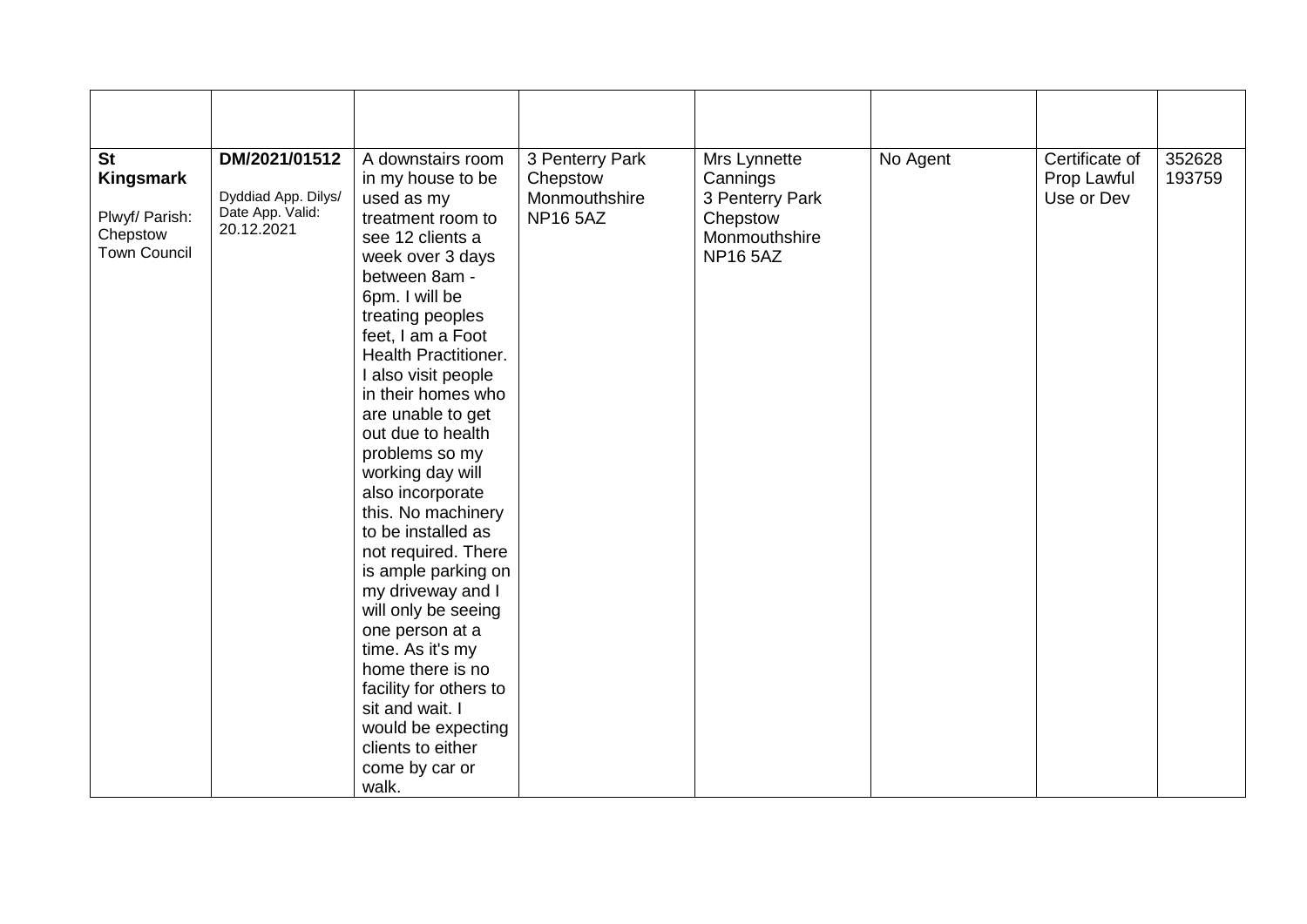| <b>St</b><br><b>Kingsmark</b><br>Plwyf/ Parish:<br>Chepstow<br><b>Town Council</b> | DM/2021/02006<br>Dyddiad App. Dilys/<br>Date App. Valid:<br>16.12.2021 | Erect a<br>conservatory to the<br>rear elevation.                                                                                                                                                                                               | 29 Piercefield<br>Avenue<br>Chepstow<br>Monmouthshire<br><b>NP16 5JB</b>                                                                                                     | Mr Fletcher.<br>29 Piercefield<br>Avenue<br>Chepstow<br>Monmouthshire<br><b>NP16 5JB</b>  | Mr David Thomas<br>Dunraven<br>Windows.<br><b>St David House</b><br><b>Heol Mostyn</b><br>Village Farm IND<br><b>EST</b><br>Pyle<br><b>Bridgend</b><br><b>CF33 6BJ</b>           | Householder            | 352370<br>194301 |
|------------------------------------------------------------------------------------|------------------------------------------------------------------------|-------------------------------------------------------------------------------------------------------------------------------------------------------------------------------------------------------------------------------------------------|------------------------------------------------------------------------------------------------------------------------------------------------------------------------------|-------------------------------------------------------------------------------------------|----------------------------------------------------------------------------------------------------------------------------------------------------------------------------------|------------------------|------------------|
| <b>St Marys</b><br>Plwyf/ Parish:<br>Chepstow<br><b>Town Council</b>               | DM/2021/01974<br>Dyddiad App. Dilys/<br>Date App. Valid:<br>06.12.2021 | Construction of a<br>single storey<br>extension to the<br>side of the property<br>to create larger<br>kitchen/dining with<br>utility room and<br>pantry                                                                                         | 42 Mount Way<br>Chepstow<br>Monmouthshire<br><b>NP16 5NF</b>                                                                                                                 | Mrs. Laura Giles<br>42, Mount Way<br>Chepstow<br><b>NP16 5NF</b>                          | Miss Antonella<br>Mariani<br><b>Richard Andrews</b><br><b>Architects Ltd</b><br><b>The Stables</b><br><b>The Estates Office</b><br>25-26 Gold Tops<br>Newport<br><b>NP20 4PG</b> | Householder            | 352879<br>194142 |
| <b>St Marys</b><br>Plwyf/ Parish:<br>Chepstow<br><b>Town Council</b>               | DM/2021/01977<br>Dyddiad App. Dilys/<br>Date App. Valid:<br>06.12.2021 | Removal of 1no<br>existing night safe<br>in front elevation<br>and infill aperture<br>with stonework to<br>match existing<br>Removal of 1no<br>existing ATM in<br>front elevation and<br>infill aperture with<br>stonework to match<br>existing | <b>Barclays Bank</b><br><b>Chepstow Business</b><br><b>Centre And Barclays</b><br><b>Bank Building</b><br><b>High Street</b><br>Chepstow<br>Monmouthshire<br><b>NP16 5AA</b> | Barclays Bank plc<br>Churchill Place,<br>Canary Wharf<br>E14 5HP<br><b>United Kingdom</b> | <b>Patrick Chiu</b><br><b>ISG Ltd</b><br>7th Floor, Aldgate<br>House<br>33 Aldgate High<br><b>Street</b><br>London<br>EC3N 1AG<br>United Kingdom                                 | Planning<br>Permission | 353362<br>193888 |
| Larkfield<br>Plwyf/ Parish:<br>Chepstow<br><b>Town Council</b>                     | DM/2021/01862<br>Dyddiad App. Dilys/<br>Date App. Valid:<br>08.12.2021 | Application is being<br>made<br>retrospectively,<br>The extension to<br>the property has                                                                                                                                                        | 19 Fitzosborn Close<br>Chepstow<br>Monmouthshire<br><b>NP16 5PY</b>                                                                                                          | <b>Miss Catherine</b><br>Edwards<br>19 Fitzosborn Close<br>Chepstow<br>Monmouthshire      | No Agent                                                                                                                                                                         | Planning<br>Permission | 352824<br>193504 |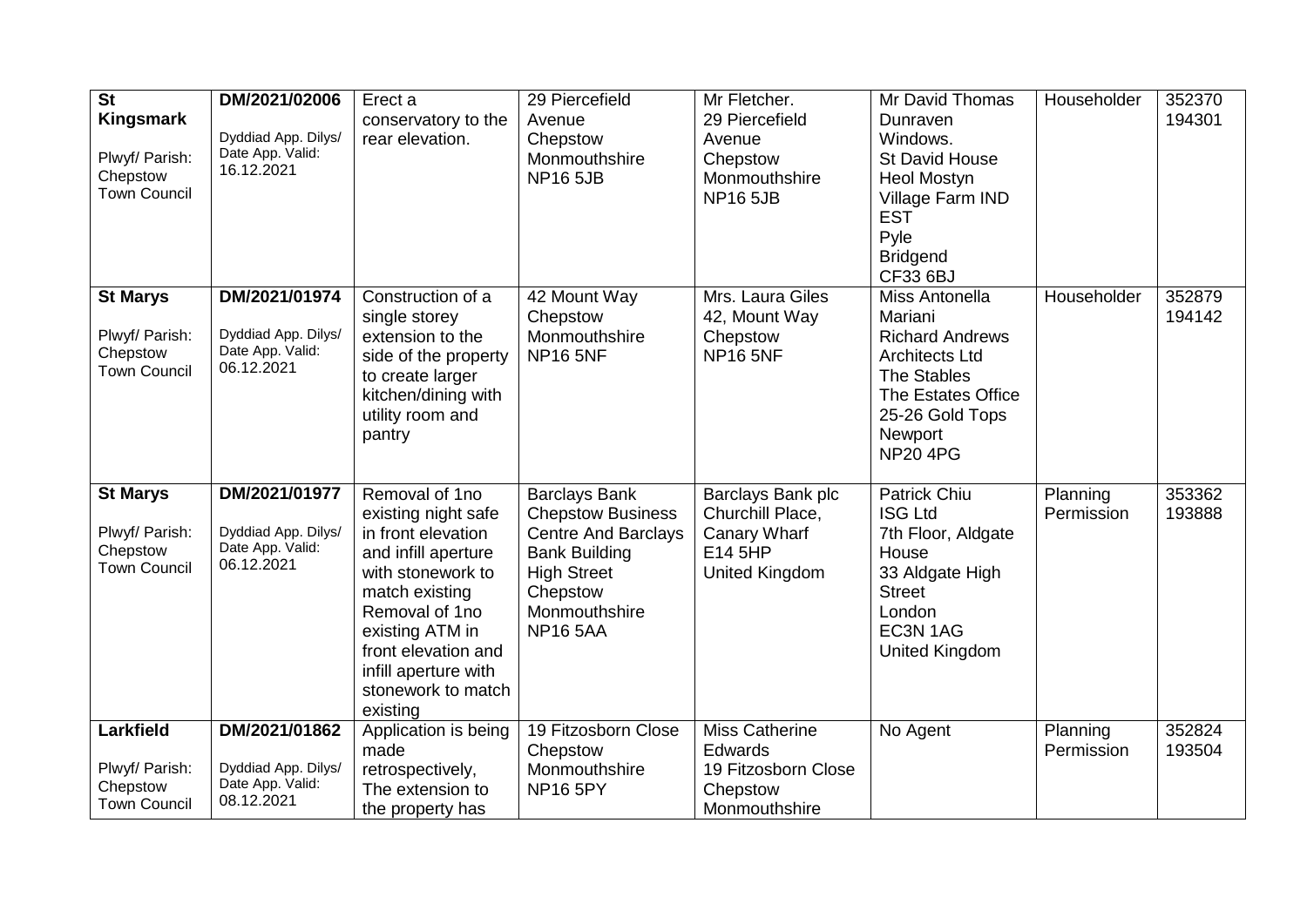|                                                                                       |                                                                        | been rendered not<br>bricked. The<br>existing extension<br>wasn't bricked.                                                                            |                                                                                                                                  | <b>NP16 5PY</b>                                                                                               |                                                                                                                                                   |                           |                  |
|---------------------------------------------------------------------------------------|------------------------------------------------------------------------|-------------------------------------------------------------------------------------------------------------------------------------------------------|----------------------------------------------------------------------------------------------------------------------------------|---------------------------------------------------------------------------------------------------------------|---------------------------------------------------------------------------------------------------------------------------------------------------|---------------------------|------------------|
| <b>Thornwell</b><br>Plwyf/ Parish:<br>Chepstow<br><b>Town Council</b>                 | DM/2021/02013<br>Dyddiad App. Dilys/<br>Date App. Valid:<br>10.12.2021 | Change of use to<br>B1 (office/light<br>industrial) use,<br>completion of<br>mezzanine,<br>external alterations<br>and amendments<br>to the car park. | <b>Unit 6-9</b><br><b>Beaufort Park</b><br><b>Beaufort Park Way</b><br>Thornwell<br>Chepstow<br>Monmouthshire<br><b>NP16 5UH</b> | Creo Medical<br><b>Beaufort Park</b><br>Creo House<br><b>Beaufort Park Way</b><br>Chepstow<br><b>NP16 5UH</b> | Mr Jonathan<br>Pritchard<br>Stride Treglown<br><b>Treglown Court</b><br>Dowlais Road<br><b>CARDIFF</b><br><b>CF24 5LQ</b>                         | Planning<br>Permission    | 353735<br>191670 |
| <b>West End</b><br>Plwyf/ Parish:<br><b>Caldicot Town</b><br>Council                  | DM/2021/01494<br>Dyddiad App. Dilys/<br>Date App. Valid:<br>13.12.2021 | Proposed single<br>storey rear<br>extension. Hip to<br>gable roof with rear<br>dormer.                                                                | 212 Newport Road<br>Caldicot<br>Monmouthshire<br><b>NP26 4AE</b>                                                                 | H Bowes<br>212 Newport Road<br>Caldicot<br>Monmouthshire<br><b>NP26 4AE</b>                                   | <b>Arron Smith</b><br>36 Design<br>51 Gibbs Road<br>Beechwood<br>Newport<br>NP198AT                                                               | Householder               | 347371<br>188105 |
| <b>Caldicot</b><br><b>Castle</b><br>Plwyf/ Parish:<br><b>Caldicot Town</b><br>Council | DM/2021/02020<br>Dyddiad App. Dilys/<br>Date App. Valid:<br>23.12.2021 | 2 storey side<br>extension, single<br>storey rear<br>extension and first<br>floor dormer<br>extension to the<br>front.                                | 1 Wentwood View<br>Caldicot<br>Monmouthshire<br><b>NP26 4QG</b>                                                                  | Mr Sam Slater<br>1 Wentwood View<br>Caldicot<br>Monmouthshire<br><b>NP26 4QG</b>                              | Mr John Anderson<br>John Anderson<br>Professional<br>Services Ltd<br><b>Priding House</b><br>55 Birchwood<br>Road<br>Woolaston<br><b>GL15 6PE</b> | Householder               | 347888<br>189260 |
| <b>Severn</b><br>Plwyf/ Parish:<br><b>Caldicot Town</b><br>Council                    | DM/2021/01918<br>Dyddiad App. Dilys/<br>Date App. Valid:<br>29.11.2021 | Single storey rear<br>extension.                                                                                                                      | 104 Mill Lane<br>Caldicot<br>Monmouthshire<br><b>NP26 5DD</b>                                                                    | C/O Agent                                                                                                     | Gary Vaughan<br>224 Newport Road<br>Caldicot<br><b>NP26 4AE</b><br><b>United Kingdom</b>                                                          | Planning<br>Permission    | 348554<br>187799 |
| <b>Portskewett</b><br>Plwyf/ Parish:                                                  | DM/2021/01734<br>Dyddiad App. Dilys/<br>Date App. Valid:               | DOC 2 (Phasing<br>plan, handover &<br>maintenance S38                                                                                                 | <b>Land Development</b><br>South Of Crick Road<br><b>Crick Road</b>                                                              | Melin Homes and<br>Monmouthshire CC<br><b>United Kingdom</b>                                                  | <b>Miss Llinos Hallett</b><br>Asbri Planning Ltd.<br>Unit 9                                                                                       | Discharge of<br>Condition | 349327<br>188484 |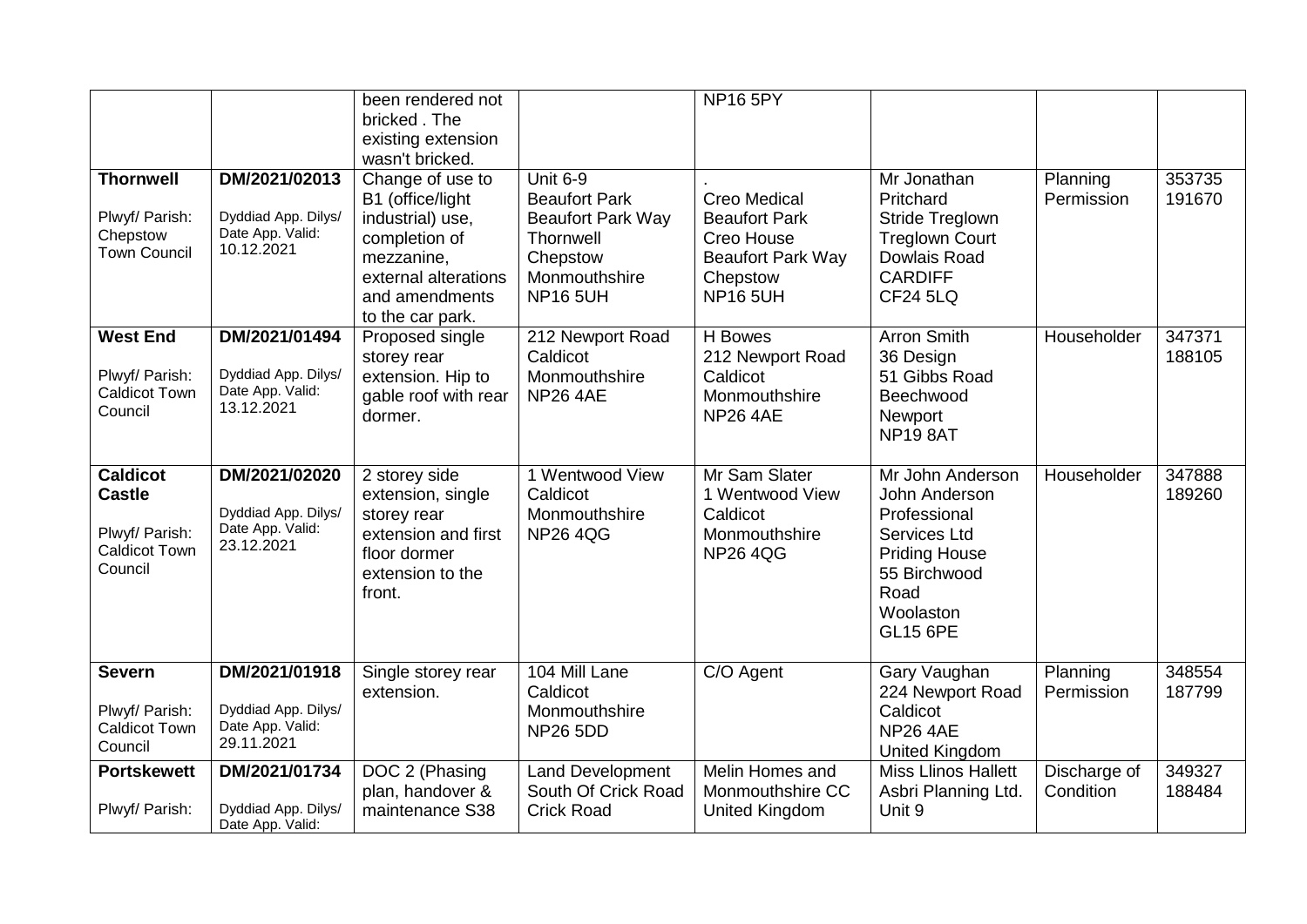| Portskewett<br>Community<br>Council                                         | 21.10.2021                                                             | agreement dated<br>01.10.2020 and<br>S278 agreement<br>dated 01.10.2020)<br>and 3 (pump<br>station drawing<br>edp5822_sk003)<br>relating to<br>application<br>DM/2019/01041. | Portskewett<br>Monmouthshire                                                     |                                                                                            | Oak Tree Court<br><b>Cardiff Gate</b><br><b>Business Park</b><br>Cardiff<br><b>CF23 8RS</b>                                           |             |                  |
|-----------------------------------------------------------------------------|------------------------------------------------------------------------|------------------------------------------------------------------------------------------------------------------------------------------------------------------------------|----------------------------------------------------------------------------------|--------------------------------------------------------------------------------------------|---------------------------------------------------------------------------------------------------------------------------------------|-------------|------------------|
| <b>Portskewett</b><br>Plwyf/ Parish:<br>Portskewett<br>Community<br>Council | DM/2021/01943<br>Dyddiad App. Dilys/<br>Date App. Valid:<br>06.12.2021 | Single storey rear<br>extension and<br>garage conversion<br>and front porch.                                                                                                 | 15A Caldicot Road<br>Portskewett<br>Caldicot<br>Monmouthshire<br><b>NP26 5SL</b> | Banton<br>15A Caldicot Road<br>Portskewett<br>Caldicot<br>Monmouthshire<br><b>NP26 5SL</b> | Mr Peter Woolley<br>Affordable<br>Architecture<br>Design Ltd<br>25 Chapel Street<br>Cam<br><b>Dursley</b><br><b>GL11 5NX</b>          | Householder | 349554<br>188168 |
| <b>Portskewett</b><br>Plwyf/ Parish:<br>Portskewett<br>Community<br>Council | DM/2021/01967<br>Dyddiad App. Dilys/<br>Date App. Valid:<br>16.12.2021 | Small extension to<br>the scheme<br>approved under<br>ref. no.<br>DC/2021/00155.                                                                                             | 1 Sunny Croft<br>Portskewett<br>Caldicot<br>Monmouthshire<br><b>NP26 5RY</b>     | Mr Mark Mayo<br>1 Sunnycroft<br>Portskewett<br><b>NP26 5RY</b>                             | M J Crowther &<br>Associates<br>Mr John Crowther<br>7 Black Rock Road<br>Monmouthshire<br><b>NP26 5TN</b>                             | Householder | 350491<br>188284 |
| <b>Castle</b><br>Plwyf/ Parish:<br>Abergavenny<br><b>Town Council</b>       | DM/2021/02021<br>Dyddiad App. Dilys/<br>Date App. Valid:<br>13.12.2021 | <b>Single Storey</b><br><b>Ultraroof style</b><br>extension.                                                                                                                 | 20 Clos Y Pinwydd<br>Abergavenny<br>Monmouthshire<br>NP7 5JP                     | Mrs A Trainor<br>20 Clos Y Pinwydd<br>Abergavenny<br>Monmouthshire<br>NP7 5JP              | Mrs Lara Anstee<br>Monmouthshire<br>Conservatory<br>Company Ltd<br>Pengethley Garden<br>Centre<br>Peterstow<br>Ross on wye<br>HR9 6LL | Householder | 330542<br>214030 |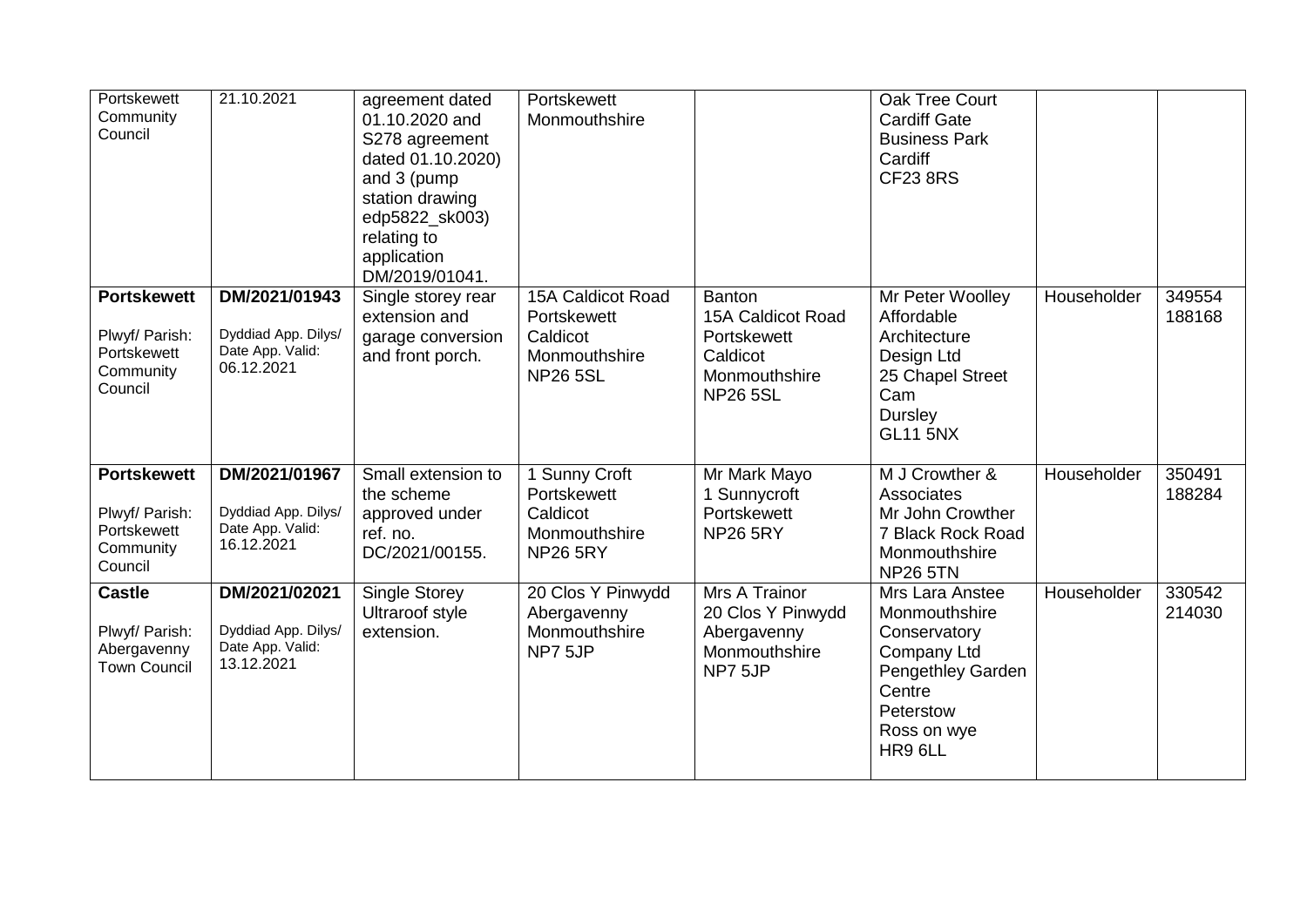| <b>Devauden</b><br>Plwyf/ Parish:<br>Devauden<br>Community<br>Council                      | DM/2021/01680<br>Dyddiad App. Dilys/<br>Date App. Valid:<br>25.10.2021 | Installation of new<br>window in west<br>elevation, to serve<br>existing kitchen.                               | Foxes Barn<br><b>Great House To</b><br><b>Cobblers Plain</b><br>Devauden<br>Chepstow<br>Monmouthshire<br>NP16 6NW       | Mr And Mrs C Rees<br>Foxes Barn<br><b>Great House To</b><br><b>Cobblers Plain</b><br>Devauden<br>Chepstow<br>Monmouthshire<br>NP16 6NW            | <b>Elliott Pardington</b><br>Architecture<br>Drybridge House<br>Drybridge Park<br>Monmouth<br><b>NP25 5AS</b><br><b>United Kingdom</b> | Householder                | 347854<br>200627 |
|--------------------------------------------------------------------------------------------|------------------------------------------------------------------------|-----------------------------------------------------------------------------------------------------------------|-------------------------------------------------------------------------------------------------------------------------|---------------------------------------------------------------------------------------------------------------------------------------------------|----------------------------------------------------------------------------------------------------------------------------------------|----------------------------|------------------|
| <b>Dixton With</b><br><b>Osbaston</b><br>Plwyf/ Parish:<br>Monmouth<br><b>Town Council</b> | DM/2021/01902<br>Dyddiad App. Dilys/<br>Date App. Valid:<br>18.11.2021 | Reduce crown of<br>silver birch tree by<br>25/30 % at<br><b>Beaufort Road side</b><br>of garden                 | <b>Silver Birch House</b><br>1 The Cottons<br><b>Beaufort Road</b><br>Osbaston<br>Monmouth<br>Monmouthshire<br>NP25 3HU | Mrs Jean Morgan<br><b>Silver Birch House</b><br>1 The Cottons<br><b>Beaufort Road</b><br>Osbaston<br>Monmouth<br>Monmouthshire<br><b>NP25 3HU</b> | No Agent                                                                                                                               | Trees with a<br><b>TPO</b> | 350298<br>214163 |
| <b>Dixton With</b><br><b>Osbaston</b><br>Plwyf/ Parish:<br>Monmouth<br><b>Town Council</b> | DM/2021/02049<br>Dyddiad App. Dilys/<br>Date App. Valid:<br>17.12.2021 | Construction of<br>single storey<br>extension to rear<br>elevation and<br>entrance porch to<br>front elevation. | 13A Monkswell<br>Road<br>Monmouth<br><b>NP25 3PF</b>                                                                    | Mr & Mrs Runcie<br>Jones<br>13A, Monkswell<br>Road<br>Monmouth<br><b>NP25 3PF</b><br>United Kingdom                                               | <b>Elliott Pardington</b><br>Architecture<br>Drybridge House<br>Drybridge Park<br>Monmouth<br><b>NP25 5AS</b><br><b>United Kingdom</b> | Householder                | 351005<br>213285 |
| <b>Dixton With</b><br><b>Osbaston</b><br>Plwyf/ Parish:<br>Monmouth<br><b>Town Council</b> | DM/2021/02050<br>Dyddiad App. Dilys/<br>Date App. Valid:<br>18.12.2021 | Extensions to form<br>utility room and<br>ground floor<br>accommodation for<br>extended family<br>members.      | 6 Monkswell Road<br>Monmouth<br>Monmouthshire<br><b>NP25 3PF</b>                                                        | Mr & Mrs Cardenas<br>De Maidment<br>6 Monkswell Road<br>Monmouth<br>Monmouthshire<br><b>NP25 3PF</b>                                              | <b>Elliott Pardington</b><br>Architecture<br>Drybridge House<br>Drybridge Park<br>Monmouth<br><b>NP25 5AS</b><br><b>United Kingdom</b> | Householder                | 351032<br>213214 |
| <b>Green Lane</b><br>Plwyf/ Parish:<br><b>Caldicot Town</b><br>Council                     | DM/2021/01946<br>Dyddiad App. Dilys/<br>Date App. Valid:<br>29.11.2021 | We are proposing<br>to renovate,<br>conserve and<br>extend the grade II<br>listed property that                 | <b>Court House Farm</b><br>Castle Lea<br>Caldicot<br>Monmouthshire<br><b>NP26 4GZ</b>                                   | Miss Kate Leighton<br><b>Court House Farm</b><br>Castle Lea<br>Caldicot<br><b>NP26 4GZ</b>                                                        | No Agent                                                                                                                               | Planning<br>Permission     | 348376<br>188303 |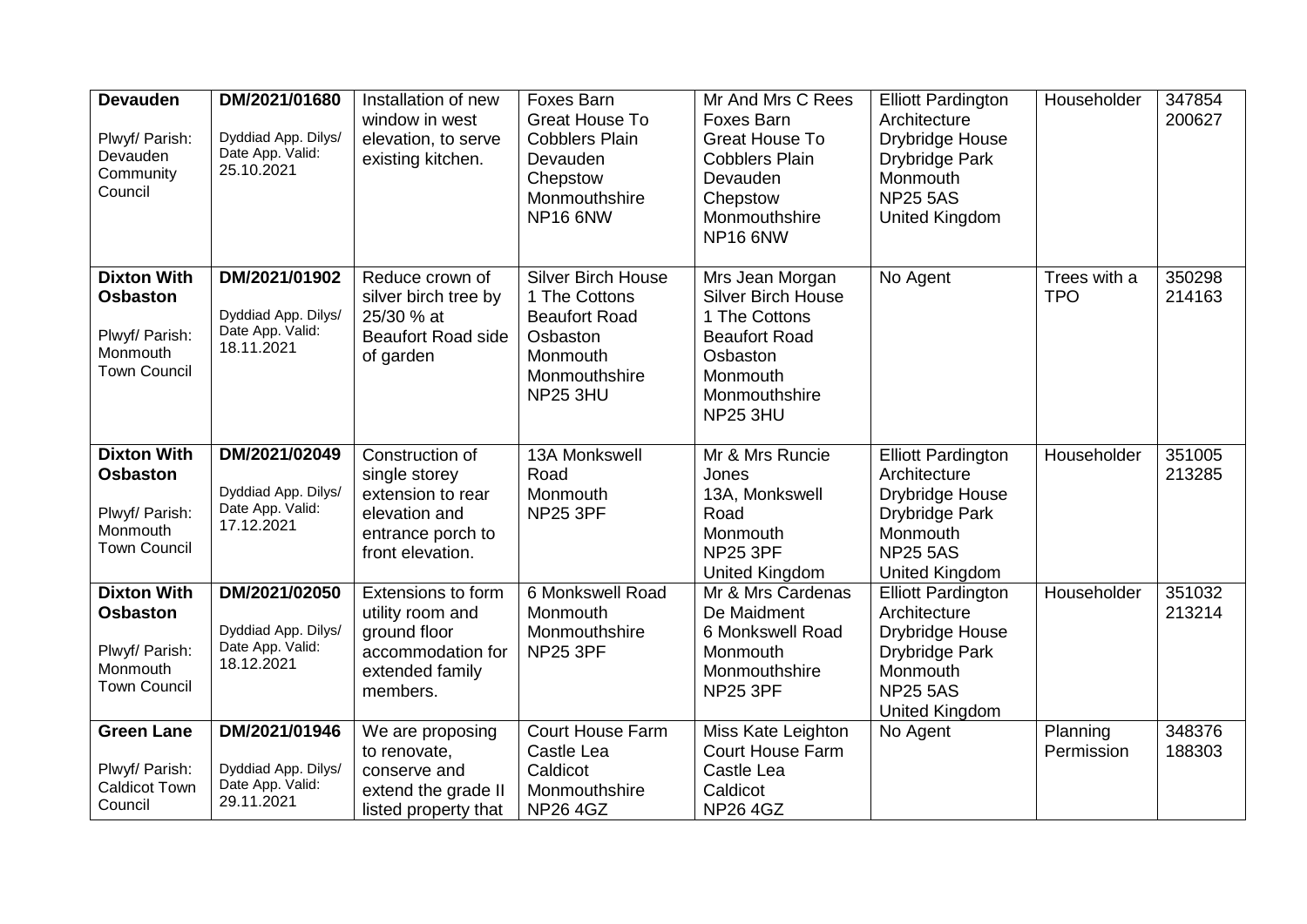|                                                                                 |                                                                        | is Court House<br>Farm.                                                                                                                               |                                                                                                            |                                                                                                                     |                                                                                                                                             |                                             |                  |
|---------------------------------------------------------------------------------|------------------------------------------------------------------------|-------------------------------------------------------------------------------------------------------------------------------------------------------|------------------------------------------------------------------------------------------------------------|---------------------------------------------------------------------------------------------------------------------|---------------------------------------------------------------------------------------------------------------------------------------------|---------------------------------------------|------------------|
| <b>Mill</b><br>Plwyf/ Parish:<br>Magor With<br>Undy<br>Community<br>Council     | DM/2021/01900<br>Dyddiad App. Dilys/<br>Date App. Valid:<br>22.11.2021 | Proposed garage<br>conversion.                                                                                                                        | 19 Blenheim Drive<br>Magor<br>Caldicot<br>Monmouthshire<br><b>NP26 3NF</b>                                 | Mr And Mrs Derrick<br>19 Blenheim Drive<br>Magor<br>Caldicot<br>Monmouthshire<br><b>NP26 3NF</b>                    | Mr Dudley Hill<br>Keystone<br>Structural<br>Engineering<br><b>Keystone House</b><br>201 Risca Road<br>Newport<br>Newport<br><b>NP20 3PQ</b> | Householder                                 | 342143<br>187229 |
| <b>The Elms</b><br>Plwyf/ Parish:<br>Magor With<br>Undy<br>Community<br>Council | DM/2021/01898<br>Dyddiad App. Dilys/<br>Date App. Valid:<br>23.12.2021 | Retention of<br>outbuilding and<br>attached gazebo                                                                                                    | Camelot<br><b>Church Road</b><br>Undy<br>Caldicot<br>Monmouthshire<br><b>NP26 3EN</b>                      | Mrs Lynda Rogers                                                                                                    | No Agent                                                                                                                                    | Householder                                 | 343928<br>186979 |
| <b>Shirenewton</b><br>Plwyf/ Parish:<br>Shirenewton<br>Community<br>Council     | DM/2021/01792<br>Dyddiad App. Dilys/<br>Date App. Valid:<br>23.12.2021 | Single storey<br>extension.                                                                                                                           | The Fost<br><b>Argoed Road</b><br>Earlswood<br>Shirenewton<br>Chepstow<br>Monmouthshire<br><b>NP16 6RF</b> | Debbie Burch<br>The Fost<br>Argoed Road<br>Earlswood<br>Shirenewton<br>Chepstow<br>Monmouthshire<br><b>NP16 6RF</b> | <b>Anthony Daly</b><br>The Building Shop<br>Tollgate<br><b>Mitchel Troy</b><br>Monmouth<br><b>NP25 4AB</b><br><b>United Kingdom</b>         | Certificate of<br>Prop Lawful<br>Use or Dev | 344864<br>195027 |
| <b>Shirenewton</b><br>Plwyf/ Parish:<br>Mathern<br>Community<br>Council         | DM/2021/01847<br>Dyddiad App. Dilys/<br>Date App. Valid:<br>09.11.2021 | Removal of willow<br>tree in the back<br>garden (will be<br>replaced with<br>Liquidambar) and<br>reduction in size of<br>conifers in front<br>garden. | Tanglewood<br>6 Stepaside<br>Mathern<br>Chepstow<br>Monmouthshire<br><b>NP16 6JD</b>                       | Mrs Andrea Fry<br>Tanglewood<br>6 Stepaside<br>Mathern<br>Chepstow<br>Monmouthshire<br><b>NP16 6JD</b>              | No Agent                                                                                                                                    | Works to<br>trees in a<br>Con Area          | 352133<br>191355 |